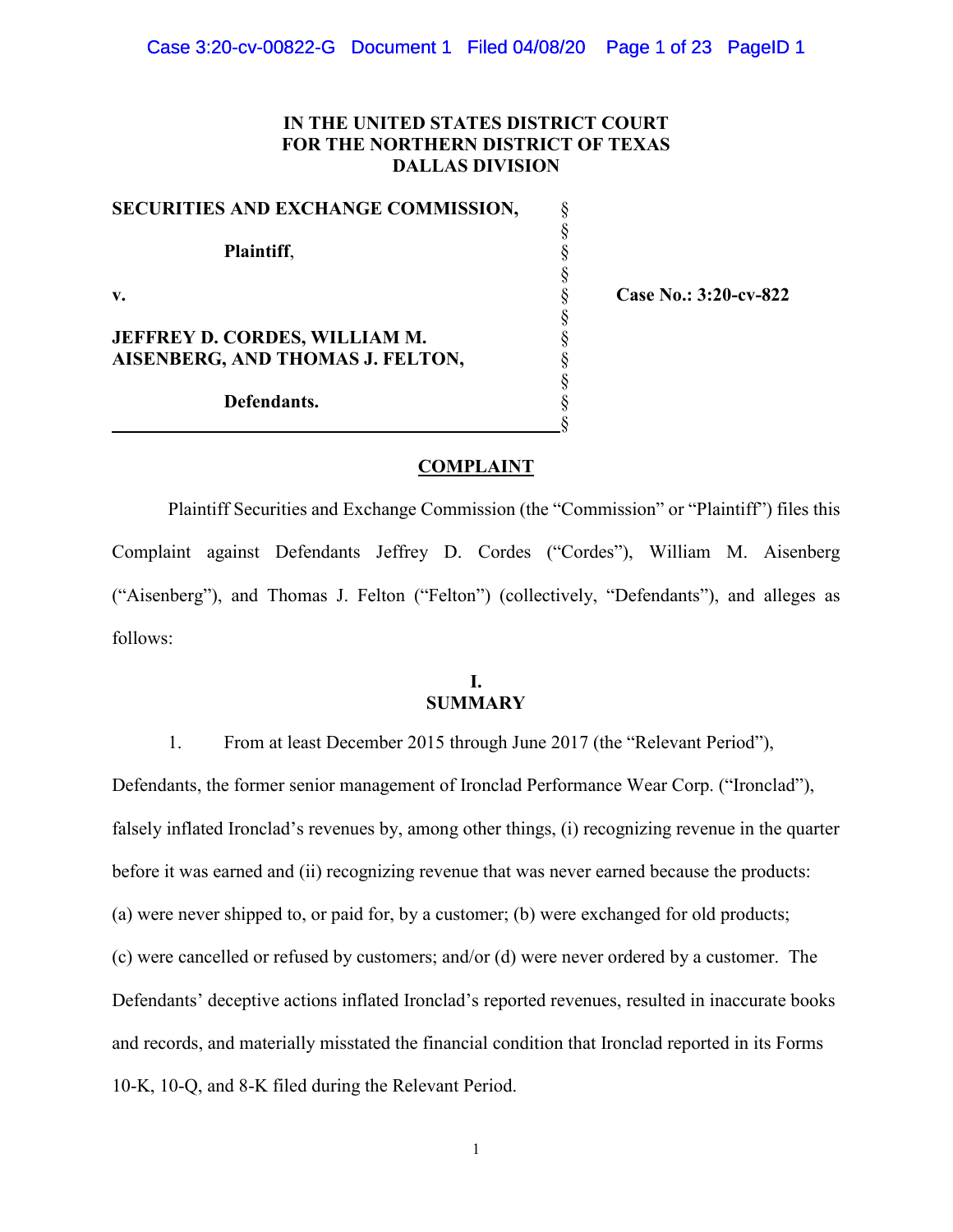## **II. JURISDICTION AND VENUE**

2. The Commission brings this action under Section 20(b) of the Securities Act of 1933 (the "Securities Act") [15 U.S.C. § 77t(b)] and Section 21(d) of the Securities Exchange Act of 1934 (the "Exchange Act") [15 U.S.C. § 78u(d)], seeking to permanently restrain and enjoin the Defendants from engaging in the acts and practices alleged herein.

3. The Court has jurisdiction over this action under Sections 20(d) and 22(a) of the Securities Act [15 U.S.C. §§ 77t(d) and 77 $v(a)$ ] and Sections 21(d), 21(e), and 27 of the Exchange Act [15 U.S.C. §§ 78u(d), 78u(e), and 78aa].

4. Venue is proper because the Dallas Division of the Northern District of Texas is where Ironclad maintained its principal place of business during the Relevant Period and where a substantial part of the acts, omissions, transactions, practices, and courses of business giving rise to the claims occurred.

5. The Defendants, directly and indirectly, made use of the mails or of the means and instrumentalities of interstate commerce in connection with the acts, omissions, transactions, practices, and courses of business described in this complaint.

6. Defendants engaged in the acts, omissions, transactions, practices, and courses of business described in this complaint in connection with the offer, purchase, or sale of securities. During the Relevant Period, Ironclad issued stock to its employees upon the exercise of employee stock options and publicly disclosed proceeds from the issuance of that stock.

# **III. DEFENDANTS**

7. Defendant Jeffrey D. Cordes, age 61, resides in Grand Rapids, Michigan. He served as Ironclad's Chief Executive Officer ("CEO") from February 2014 until his resignation in July 2017.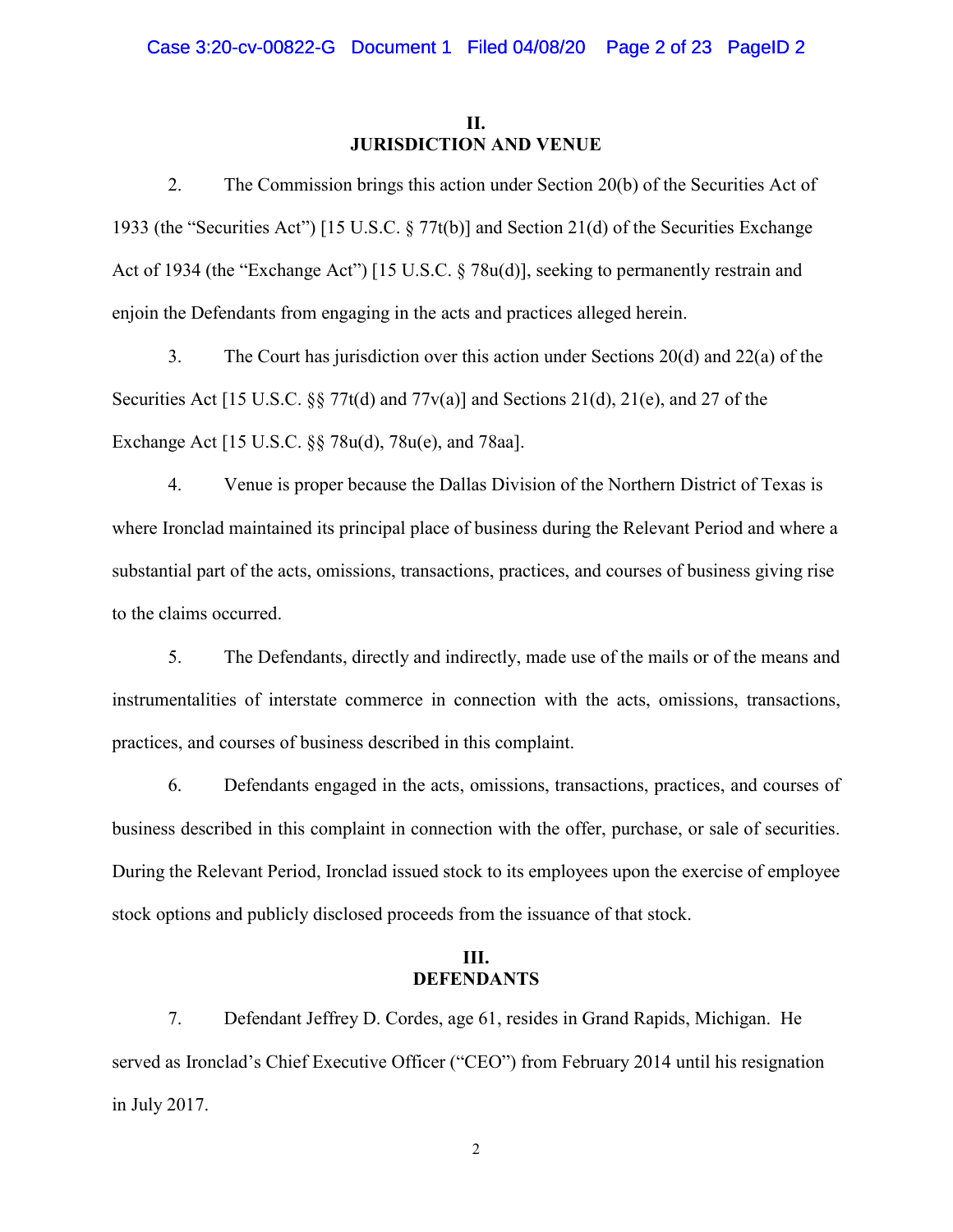#### Case 3:20-cv-00822-G Document 1 Filed 04/08/20 Page 3 of 23 PageID 3

8. Defendant William M. Aisenberg, age 59, resides in Carrollton, Texas. He served as Ironclad's Chief Financial Officer ("CFO") from April 2014 until his resignation in July 2017. He is a Certified Public Accountant ("CPA") licensed in New York in 1987.

9. Defendant Thomas J. Felton, age 69, is a resident of Rowlett, Texas. He served as Ironclad's Senior Vice President of Supply Chain from May 2014 until his termination in July 2017. As Senior Vice President of Supply Chain, Felton reported directly to Cordes and was responsible for Ironclad's operations, including tracking and maintaining information regarding inventory and ensuring that sales transactions were completed.

# **IV. STATEMENT OF FACTS**

#### **A. Background.**

 $\overline{a}$ 

10. Ironclad, a Nevada corporation headquartered in Farmers Branch, Texas, was a developer and manufacturer of high-performance, task-specific gloves and apparel for use in the construction, manufacturing, oil and gas, and automotive industries. Ironclad's common stock was registered with the Commission pursuant to Section  $12(g)$  of the Exchange Act, and was quoted on the OTCQB under the symbol "ICPW." Ironclad owned 100 percent of the stock of Ironclad Performance Wear Corp. California ("ICPW California"), the entity through which all Ironclad-related operations were conducted. In February 2014, Ironclad hired Cordes to serve as its CEO. By mid-2014, Cordes brought in Aisenberg to serve as CFO and Felton to serve as Senior Vice President of Supply Chain.<sup>[1](#page-2-0)</sup>

11. Beginning in the fourth quarter of 2015, the Defendants orchestrated and

<span id="page-2-0"></span><sup>1</sup> Prior to joining Ironclad, the Defendants worked together at a private company that sold sporting apparel. Cordes, Aisenberg, and Felton served as Chief Operating Officer, Chief Financial Officer, and Chief Administrative Officer, respectively. That private company was acquired and, in August 2014, the acquiring company filed a civil lawsuit against Cordes, Aisenberg, and other associated people and entities that alleged, among other things, that they orchestrated a scheme to inflate the value of certain inventory by staging sham sales and re-purchasing the products at inflated prices. The parties settled the case in 2015.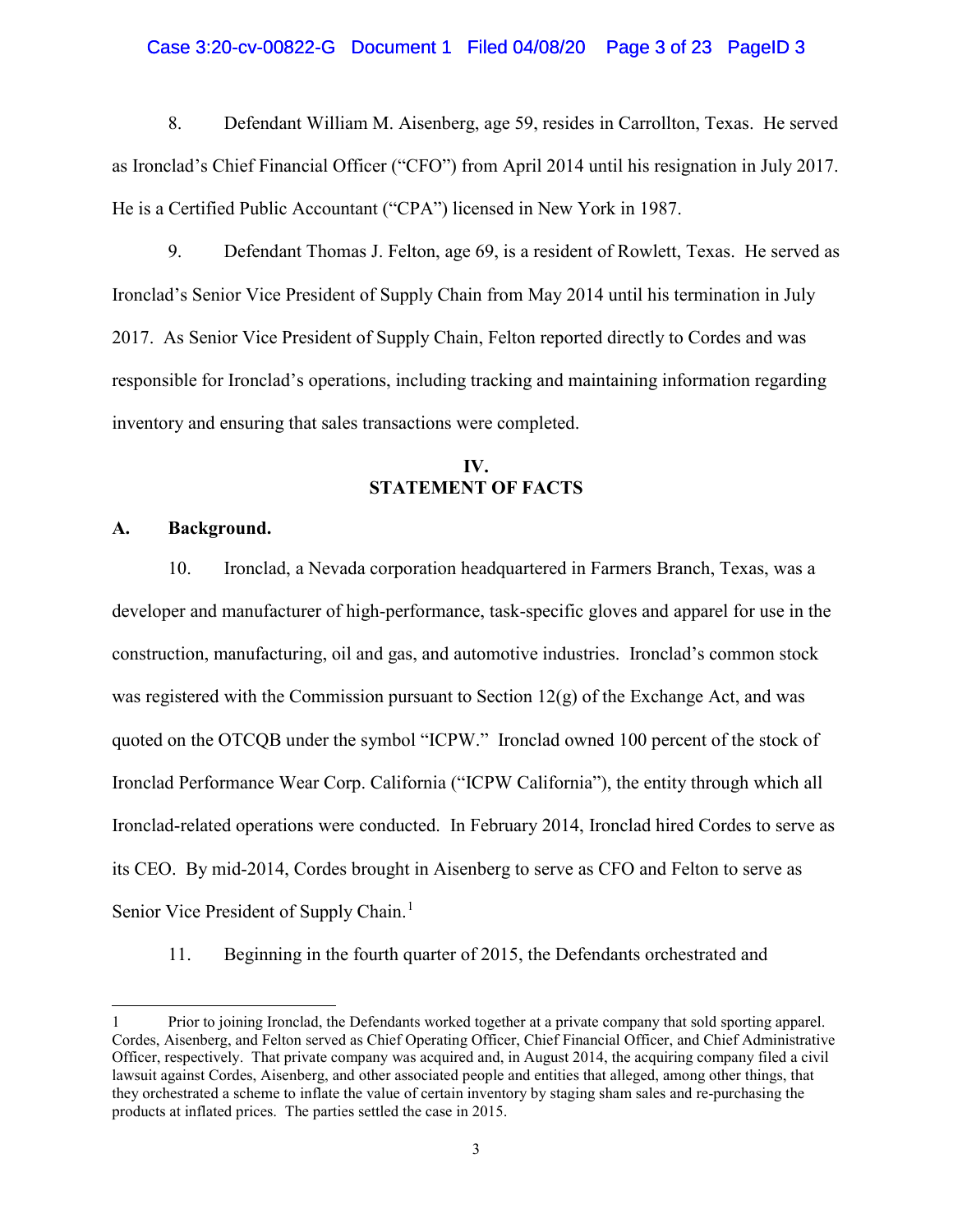### Case 3:20-cv-00822-G Document 1 Filed 04/08/20 Page 4 of 23 PageID 4

implemented a deceptive plan to artificially inflate Ironclad's reported revenues by recognizing (i) more than an aggregate of \$3.3 million in revenue in the quarter before it was actually earned and (ii) more than an aggregate of \$3 million in revenue that should never have been booked. The following chart details Ironclad's inflated revenue for each fiscal quarter and for the overall Relevant Period by dollar value and by percentage of total revenue.

| <b>Accounting</b><br><b>Scheme</b>                               | Q4 YE 2015                | Q1 2016                   | Q2 2016                   | Q3 2016                             | Q4 YE 2016                           | Q1 2017                                   | Relevant<br><b>Period</b> |
|------------------------------------------------------------------|---------------------------|---------------------------|---------------------------|-------------------------------------|--------------------------------------|-------------------------------------------|---------------------------|
| Recognizing<br>revenue in the<br>quarter before<br>it was earned | \$<br>322,158             | \$<br>769,042             | \$<br>965,787             | $\boldsymbol{\mathsf{S}}$<br>47,620 | \$<br>379,245                        | \$<br>843,571                             | \$<br>3,327,423           |
|                                                                  | 4%                        | 15%                       | 18%                       | $1\%$                               | 5%                                   | 19%                                       | 9%                        |
| Recognizing<br>revenue that<br>was never<br>earned               | $\mathbb{S}$<br>1,560,997 | $\mathbb{S}$<br>264,285   | \$<br>310,735             | \$<br>63,151                        | $\boldsymbol{\mathsf{S}}$<br>841,429 | $\mathcal{S}$<br>$\overline{\phantom{a}}$ | \$<br>3,040,597           |
|                                                                  | 19%                       | 5%                        | 6%                        | $1\%$                               | 10%                                  | 0%                                        | 8%                        |
| Total                                                            | 1,883,155<br>\$           | 1,033,327<br>$\mathbb{S}$ | $\mathbb{S}$<br>1,276,522 | \$<br>110,771                       | $\mathbb{S}$<br>1,220,674            | \$<br>843,571                             | \$<br>6,368,020           |
|                                                                  | 22%                       | 20%                       | 24%                       | 2%                                  | 15%                                  | 19%                                       | 17%                       |

12. During the second quarter of 2017, Ironclad received an anonymous report regarding potentially improper revenue recognition by the company. Ironclad's audit committee engaged the company's outside counsel to review the allegations, and a committee of independent directors later retained an independent law firm to oversee an internal investigation into accounting irregularities.

13. On July 6, 2017, Ironclad filed a current report on Form 8-K announcing that investors should no longer rely on the company's financial statements as of and for the fiscal years ended December 31, 2016 and 2015, and as of fiscal quarters ended March 31, 2017 and March 31, 2016, June 30, 2016, and September 30, 2016. The report also announced the resignations of Cordes and Aisenberg. Felton was terminated the following week by Ironclad's new management.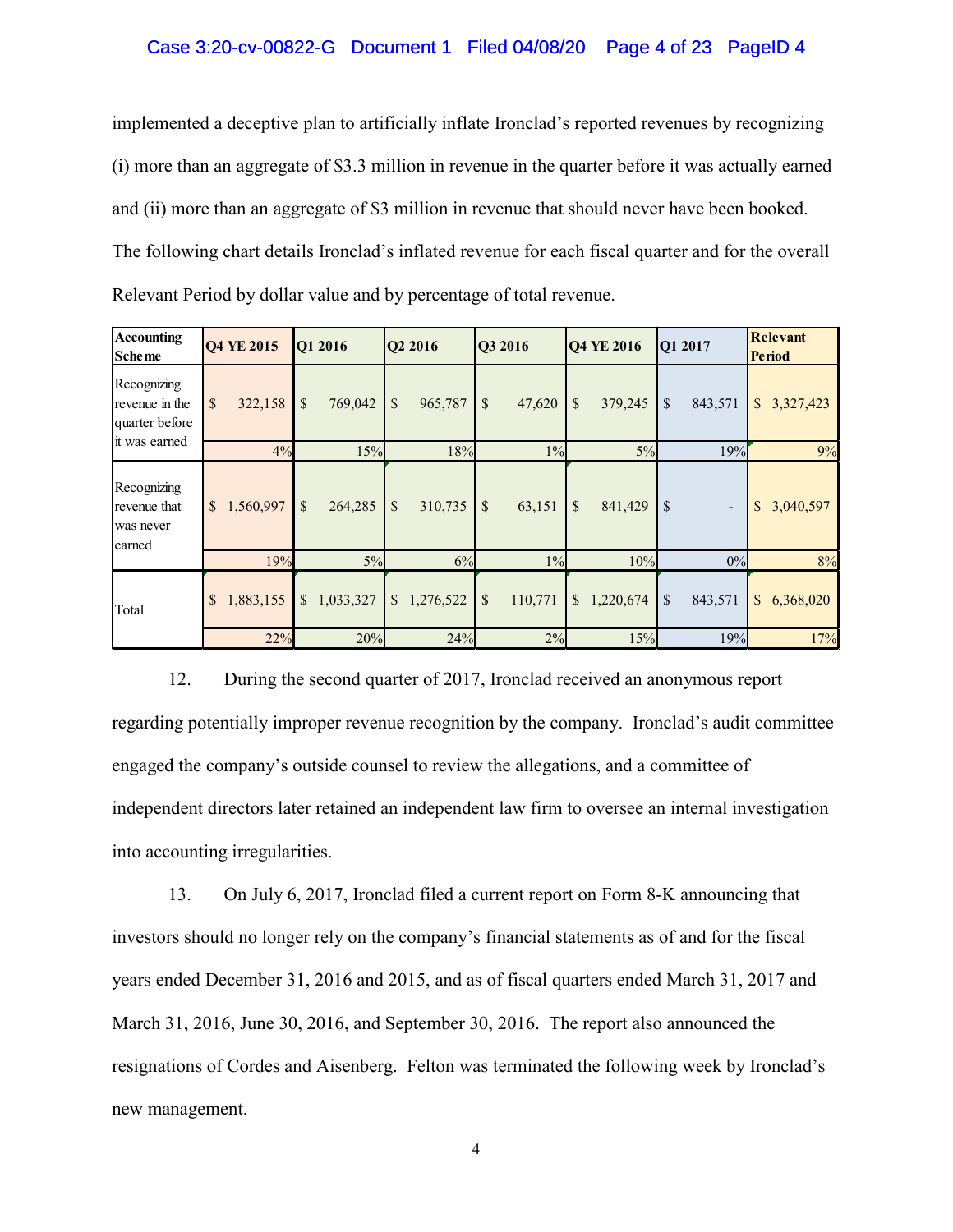## Case 3:20-cv-00822-G Document 1 Filed 04/08/20 Page 5 of 23 PageID 5

14. On September 8, 2017, Ironclad and ICPW California filed voluntary petitions for relief under Chapter 11 of the Bankruptcy Code. *See In re: ICPW Liquidation Corp., a California Corp.*, Case No. 1:17-bk-12408-MB (C.D. Cal.) jointly administered with *In re: ICPW Liquidation Corp., a Nevada Corp.*, Case No. 1:17-bk-12409-MB (C.D. Cal.).

15. Ironclad's auditor resigned effective September 22, 2017, noting material weaknesses in Ironclad's tone at the top, entity-level controls, and revenue recognition.

16. Ironclad and ICPW California completed a sale of substantially all of their assets on November 14, 2017. The companies also filed a plan of liquidation, which was approved by the United States Bankruptcy Court for the Central District of California and became effective on February 28, 2018.

# **B. Through the Conduct of the Defendants, Ironclad Improperly Recognized Revenue Before it was Earned.**

17. During the Relevant Period, Ironclad recognized more than \$3.3 million in revenue for more than 50 orders that were processed on the last day or two of the quarter but were not shipped until after the quarter ended.

| Quarter      | <b>Number of Orders</b> | <b>Value of Orders</b> |           |
|--------------|-------------------------|------------------------|-----------|
|              | <b>Booked But Not</b>   | <b>Booked But Not</b>  | Quarterly |
|              | <b>Shipped</b>          | <b>Shipped</b>         | Revenue   |
| 4Q 2015      | 3                       | \$322,158              | $4\%$     |
| 1Q 2016      | 6                       | \$769,042              | 15%       |
| 2Q 2016      | 10                      | \$965,787              | 18%       |
| 3Q 2016      | 3                       | \$47,620               | $1\%$     |
| 4Q 2016      | 13                      | \$379,245              | 5%        |
| 1Q 2017      | 18                      | \$843,571              | 19%       |
| <b>Total</b> | 53                      | \$3,327,423            | 9%        |

18. Engaging in this type of revenue recognition violates Generally Accepted Accounting Principles ("GAAP"). Under Section 605-10-25 of the FASB Accounting Standards Codification, delivery of goods is a key factor in determining whether revenue has been realized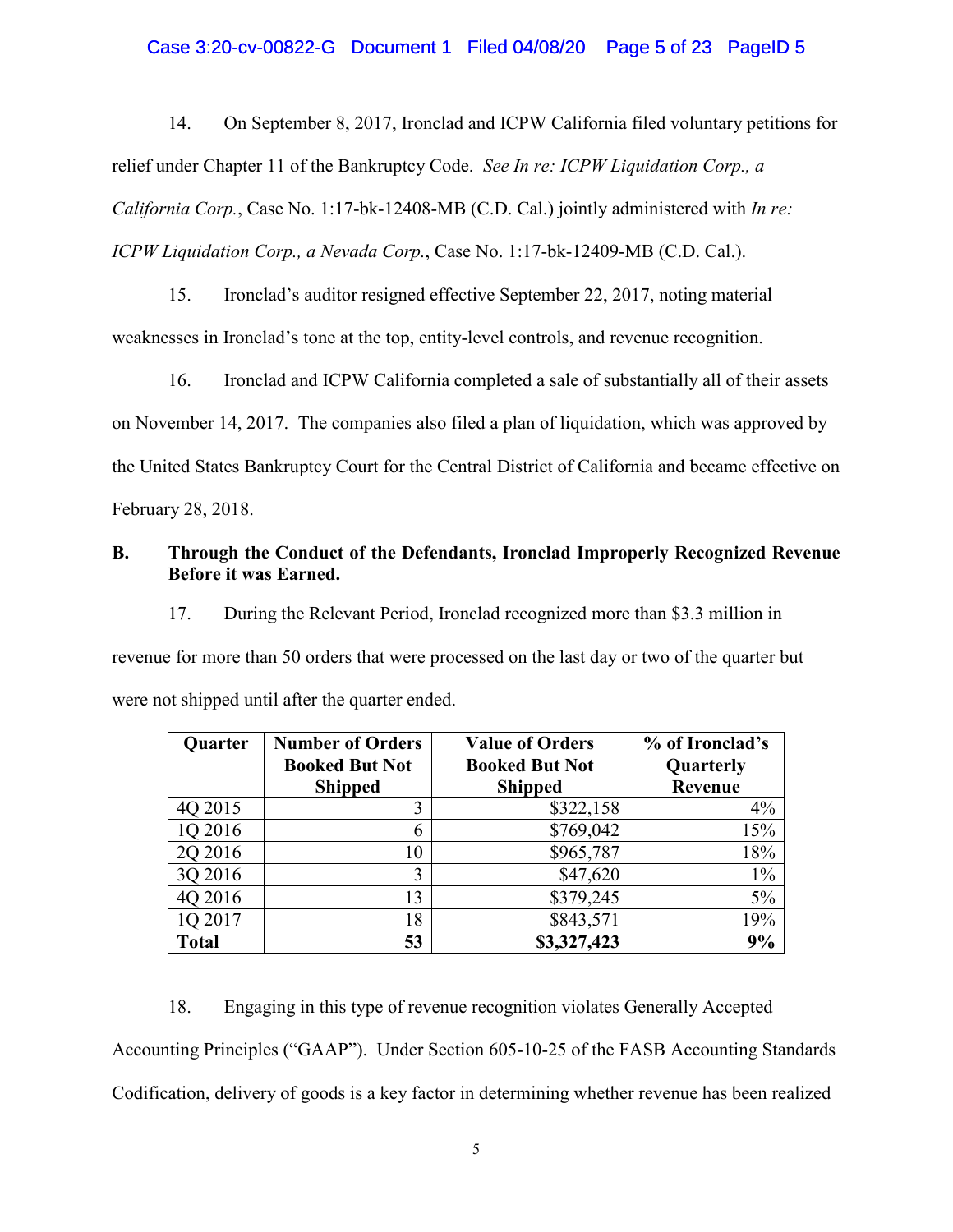#### Case 3:20-cv-00822-G Document 1 Filed 04/08/20 Page 6 of 23 PageID 6

and earned, and it is inappropriate, with limited exceptions not applicable here, to recognize revenue for products that have not yet shipped.

19. Recognizing revenue prior to shipment also conflicts with Ironclad's revenue policy as disclosed in its Forms 10-K during the Relevant Period, which stated that Ironclad "recognize[s] revenue at the time product is shipped or delivered to a customer, based on terms of agreement with a customer and collection is reasonably assured."

20. Cordes, Aisenberg, and Felton actively participated in Ironclad's practice of improperly recognizing revenue during the Relevant Period for products before they were actually shipped. Felton frequently communicated with Ironclad's third-party warehousing company about orders that were "closed in [the] system but [were] still at [the third-party warehousing company]," "posting but not shipping," or "physically staying behind." Felton approved closing orders for unshipped products, understood that his approval would trigger Ironclad to recognize revenue for those products, and knew that such revenue recognition violated relevant accounting policies and inflated Ironclad's reported revenues. In at least the fourth quarter of 2016, Aisenberg was aware that orders that were included in the reported revenues for that quarter were still in the warehouse after quarter end; he even wrote an email to Cordes noting: "[w]hy aren't these orders getting picked up, we are already at January  $5<sup>th</sup>$ ."

21. To further their deception, Aisenberg and Felton took affirmative steps to hide the unshipped orders from Ironclad's auditor by instructing the third-party warehousing company (i) to exclude certain products from the physical inventory count, and (ii) to move products "across the street" to another warehouse. In a January 2017 email, Felton wrote: "According to Bill [Aisenberg] there are three orders sitting at [the third-party warehousing company] that have to get moved today without exception. … If they don't get picked up they have to move across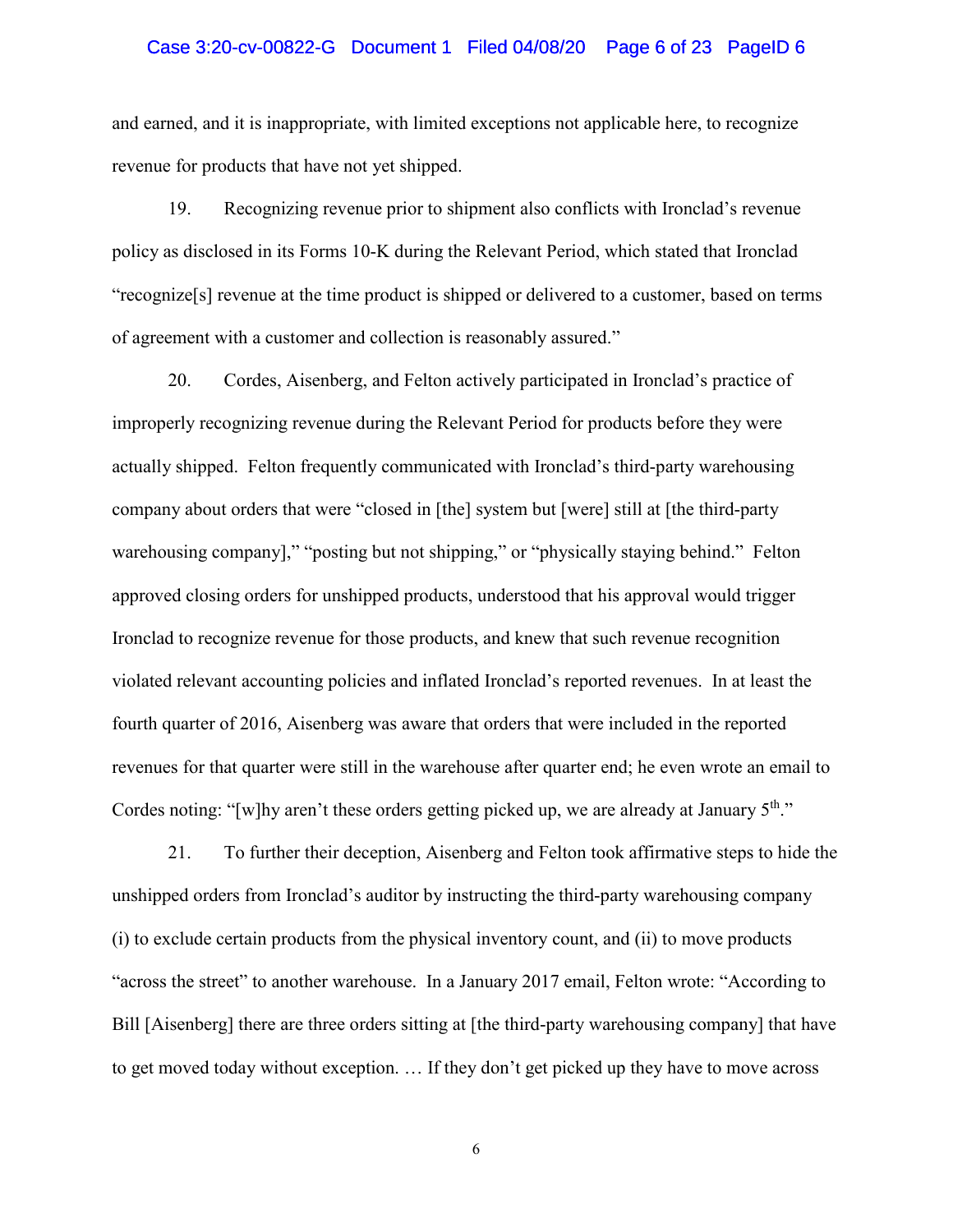### Case 3:20-cv-00822-G Document 1 Filed 04/08/20 Page 7 of 23 PageID 7

the street. They cannot be in our warehouse space when the auditors arrive!!!!"

22. Aisenberg also reviewed documents before they were given to Ironclad's auditor and removed certain documents (e.g., bills of lading) that showed shipments after quarter end.

# **C. Through the Conduct of Defendants, Ironclad Improperly Recognized Revenue That Ironclad Never Earned.**

23. In addition, Ironclad booked at least another \$3 million of revenue during the Relevant Period that did not meet GAAP requirements for revenue recognition under Sections 605-10-25 and 605-15-25 of the FASB Accounting Standards Codification.

24. Specifically, Defendants fraudulently recognized revenue for (i) products that were never shipped to, or paid for, by the customer; (ii) exchanges that were booked as new sales; (iii) cancelled orders; and (iv) products that were never even ordered by a customer.

# *1. Orders that Were Never Shipped to, or Paid For, By Customers.*

25. During the Relevant Period, Ironclad booked more than \$2.2 million in revenue for sales to three customers, but the products were never shipped to, or paid for, by those customers. Instead, the products were returned or bought back into Ironclad's inventory and sold to different customers without reversing the original sale.

# a. *Customer A.*

26. During the Relevant Period, Ironclad booked revenue totaling \$965,683 for three sales to Customer A. Customer A is a garment trader with which Cordes has a long-standing business relationship, but, other than noted below, Customer A was not a customer of Ironclad.

27. Each purported sale to Customer A occurred on the last business day of the quarter. Ironclad never shipped any orders to Customer A. Instead, the inventory remained in the warehouse until Ironclad re-purchased them from Customer A at an inflated price in the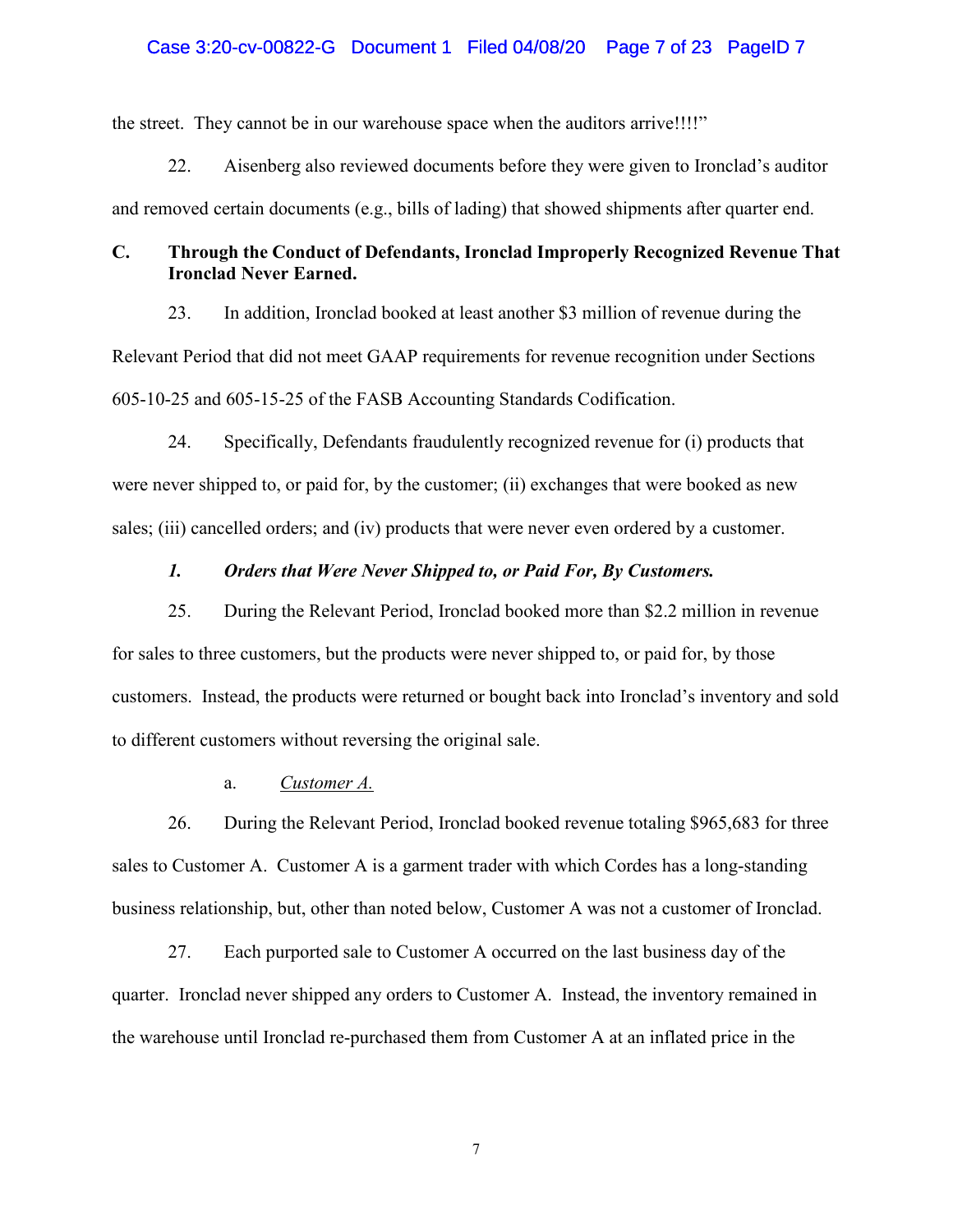#### Case 3:20-cv-00822-G Document 1 Filed 04/08/20 Page 8 of 23 PageID 8

following quarter and resold them to other customers. The details of these sham transactions are summarized in the chart below.

|         | <b>Ironclad Invoice</b><br>to Customer A | % Ironclad<br><b>Quarterly Sales</b> | <b>Customer A</b><br><b>Invoice to</b><br><b>Ironclad</b> |
|---------|------------------------------------------|--------------------------------------|-----------------------------------------------------------|
| 4Q 2015 | \$413,640.00                             | $5.0\%$                              | \$455,004.00                                              |
| 2Q 2016 | \$219,597.84                             | 4.1%                                 | \$248,955.84                                              |
| 4Q 2016 | \$332,445.48                             | $4.1\%$                              | \$339,151.20                                              |

28. There was no business purpose for these transactions other than to increase Ironclad's quarterly revenue results. In the fourth quarter of 2015 and the second quarter of 2016, Cordes and Aisenberg asked Customer A to purchase gloves and remove a brand label with the purported intent to have Customer A resell them to third parties. But the third-party warehousing company, under Felton's management, performed the relabeling work, not Customer A. And Customer A never made any earnest attempts to sell the gloves to third parties before Ironclad repurchased them. In the fourth quarter of 2016, Ironclad purportedly sold the gloves to Customer A to repackage wholesale goods for resale to a retail customer. But the work was never done, and Customer A never attempted to sell the gloves before Ironclad repurchased them.

29. Customer A entered into each of the purchase transactions pursuant to a verbal "backstop" agreement with Cordes that guaranteed that Ironclad would repurchase any gloves Customer A did not sell for the original price, plus the cost of relabeling/repackaging, and a commission for Customer A. Felton was aware of the backstop agreement before the sale to Customer A occurred. Felton was also aware that Customer A did not perform any value-added services to earn a commission.

30. Customer A never paid Ironclad for any gloves, nor did it have cash available to complete the transactions. For the purported transactions in the fourth quarter of 2015 and the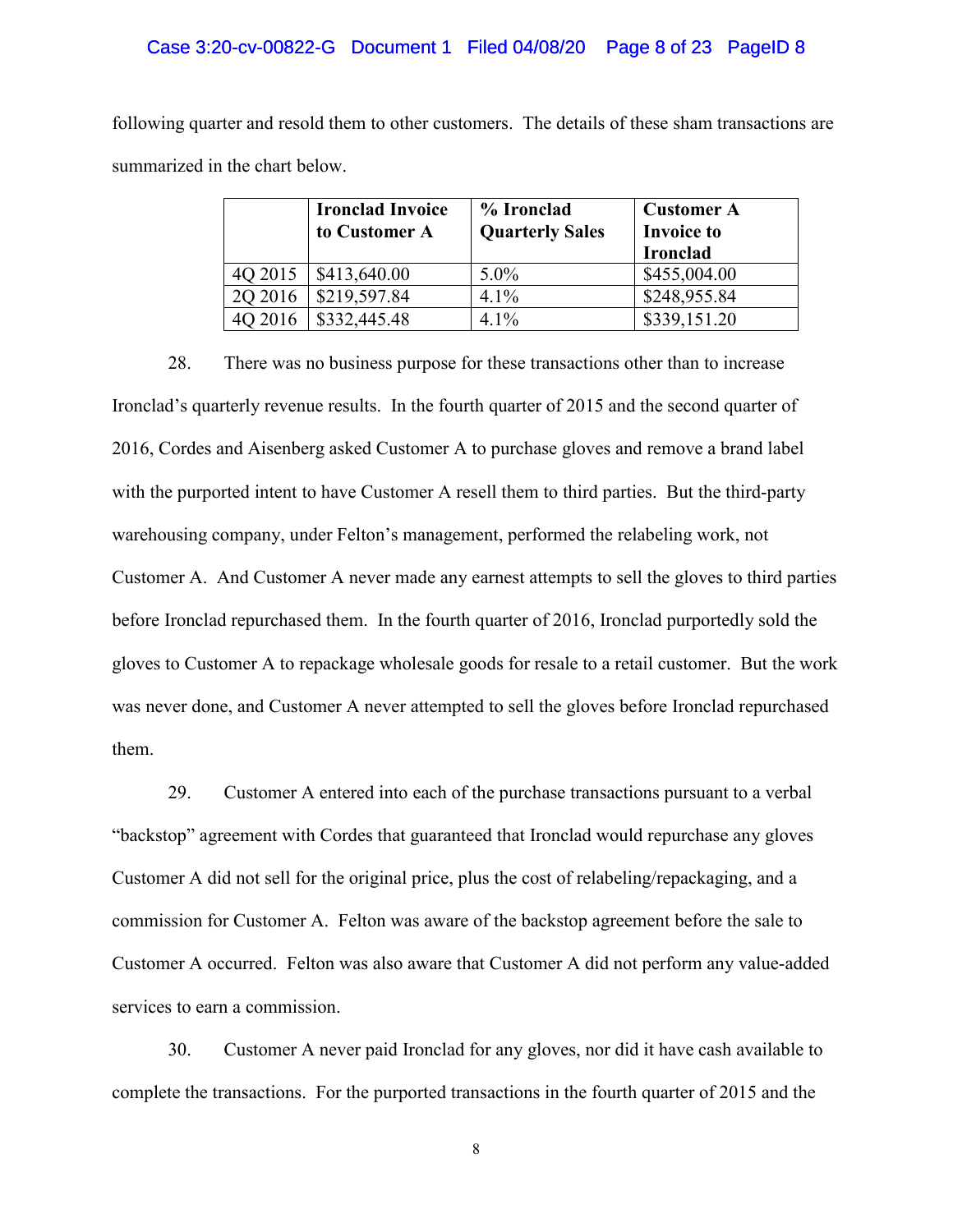### Case 3:20-cv-00822-G Document 1 Filed 04/08/20 Page 9 of 23 PageID 9

second quarter of 2016, Aisenberg accounted for the transaction by issuing a check to Customer A for the difference between the repurchase price and the original sales price, and by writing off the remainder of the accounts receivable and accounts payable with a credit memo. For the purported transaction in the fourth quarter of 2016, at Aisenberg's direction, Customer A sent a wire to Ironclad for \$332,151—but not until the day after Ironclad sent a wire to Customer A for \$339,151. Aisenberg structured the wire payments in this manner because he feared another large credit memo write-off would cause Ironclad's bank to increase Ironclad's dilution rate and reduce its loan amount.

31. Although Ironclad agreed to buy back the products sold to Customer A in the fourth quarter of 2015 in February 2016, Felton instructed the third party warehouse to delay bringing the products back into Ironclad's inventory until April 2016—after the close of the fiscal year.

## b. *Customer B.*

32. In 2015, Ironclad entered into a Canadian distribution agreement with Customer B. In the fourth quarter of 2015, despite the fact that Customer B had not paid any of its prior invoices, Ironclad offered Customer B extended payment terms for a new sale and recognized \$1,289,330 in revenue. Pursuant to a December 7, 2015 letter from Cordes to Customer B, "some of the order, after billing, will be held for you in California at a separate warehouse until you can clear your Canada warehouse." In fact, gloves totaling \$976,490 (11.6 percent of Ironclad's fourth quarter 2015 net sales) never left Ironclad's warehouse, and Customer B never made any payments on any invoices. In the first half of 2016, Ironclad brought back gloves from the Customer B inventory that was held in the third-party warehousing company's warehouse as needed to sell to other customers without completing any return authorizations. Felton oversaw these transactions. When it became clear that Customer B was facing bankruptcy, Ironclad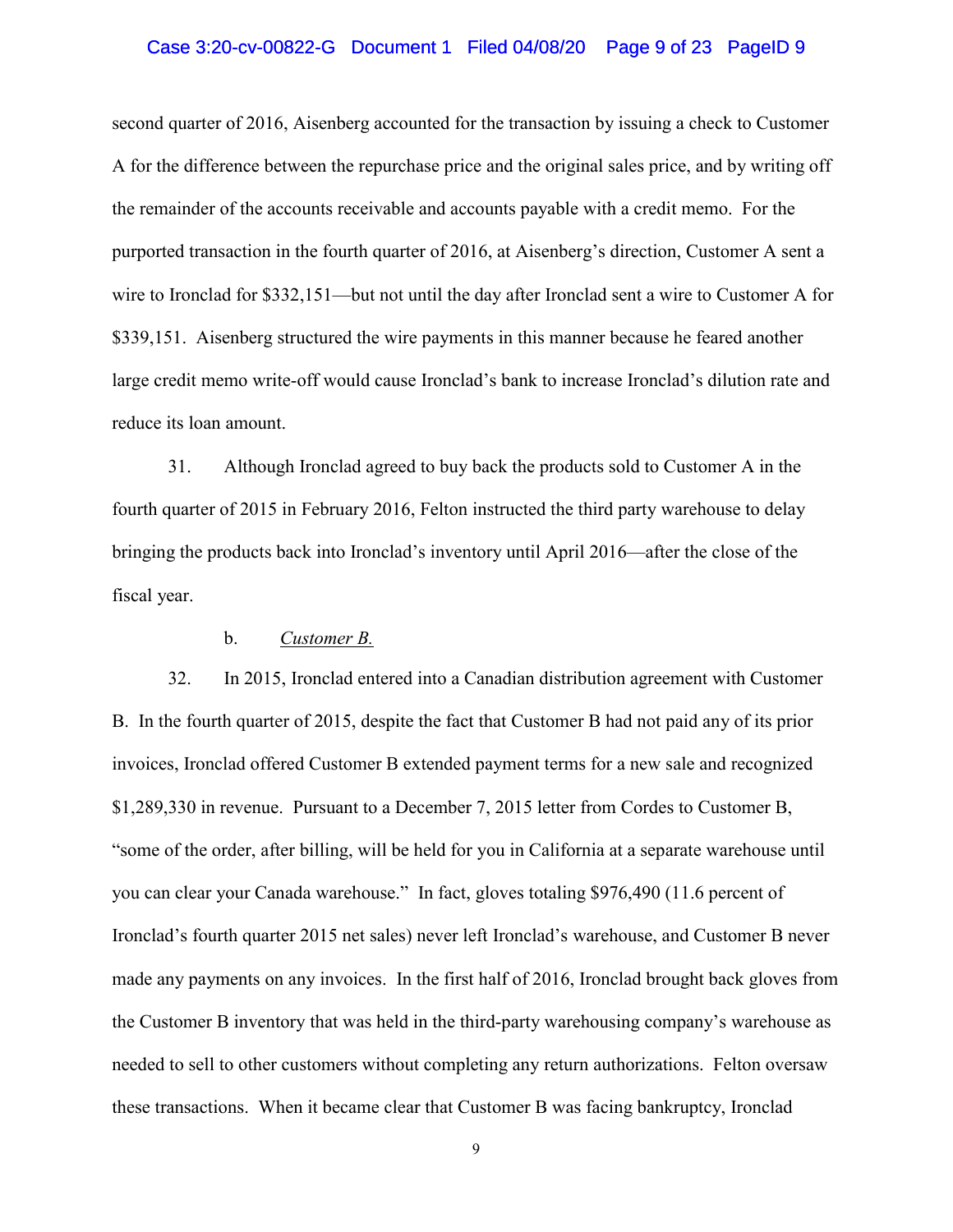#### Case 3:20-cv-00822-G Document 1 Filed 04/08/20 Page 10 of 23 PageID 10

negotiated the return of the remaining Customer B inventory, and return authorizations were processed in September, October, and November 2016.

### *c. Customer C.*

33. In the first quarter of 2016, Ironclad recognized \$264,285 in revenue for a sale to Customer C, which amounted to 5.2 percent of Ironclad's net sales for the quarter. The terms of the transaction required payment prior to shipment, however the customer never paid the invoice and the goods were never delivered. In an April 19, 2016 email to Cordes, Aisenberg noted that the first quarter sale may need to be reversed if payment was not received. Instead, on June 17, 2016, Ironclad issued a return authorization for the Customer C invoice and shipped the products to a different customer without reversing the original sale in the appropriate quarter.

### *2. Exchanges Booked as New Sales.*

34. In December 2016, Cordes sent a series of emails to Customer D, an Ironclad customer, asking it to exchange \$100,000 of old gloves with new models. Cordes explained that he was "trying to get the darn year done" and the deal would "help [Ironclad]." He also explained that the deal would be "no cash" for Customer D because Ironclad "will work with you to return the same amount of product … in the first quarter of 17." Customer D agreed to the deal, and sent Ironclad two spreadsheets – both totaling approximately \$101,000 – one was labeled "EXCHANGE" and the other "GLOVES TO RETURN." At Cordes's direction, Felton altered the spreadsheets to conceal the fact that these transaction were exchanges as opposed to new sales. Felton deleted the word "EXCHANGE" from the first spreadsheet so that the document could be processed as a new order. He separately modified the "GLOVES TO RETURN" spreadsheet to say "GLOVES TO RETURN Q1 2017." Felton then forwarded the altered documents to Ironclad's customer service department to process.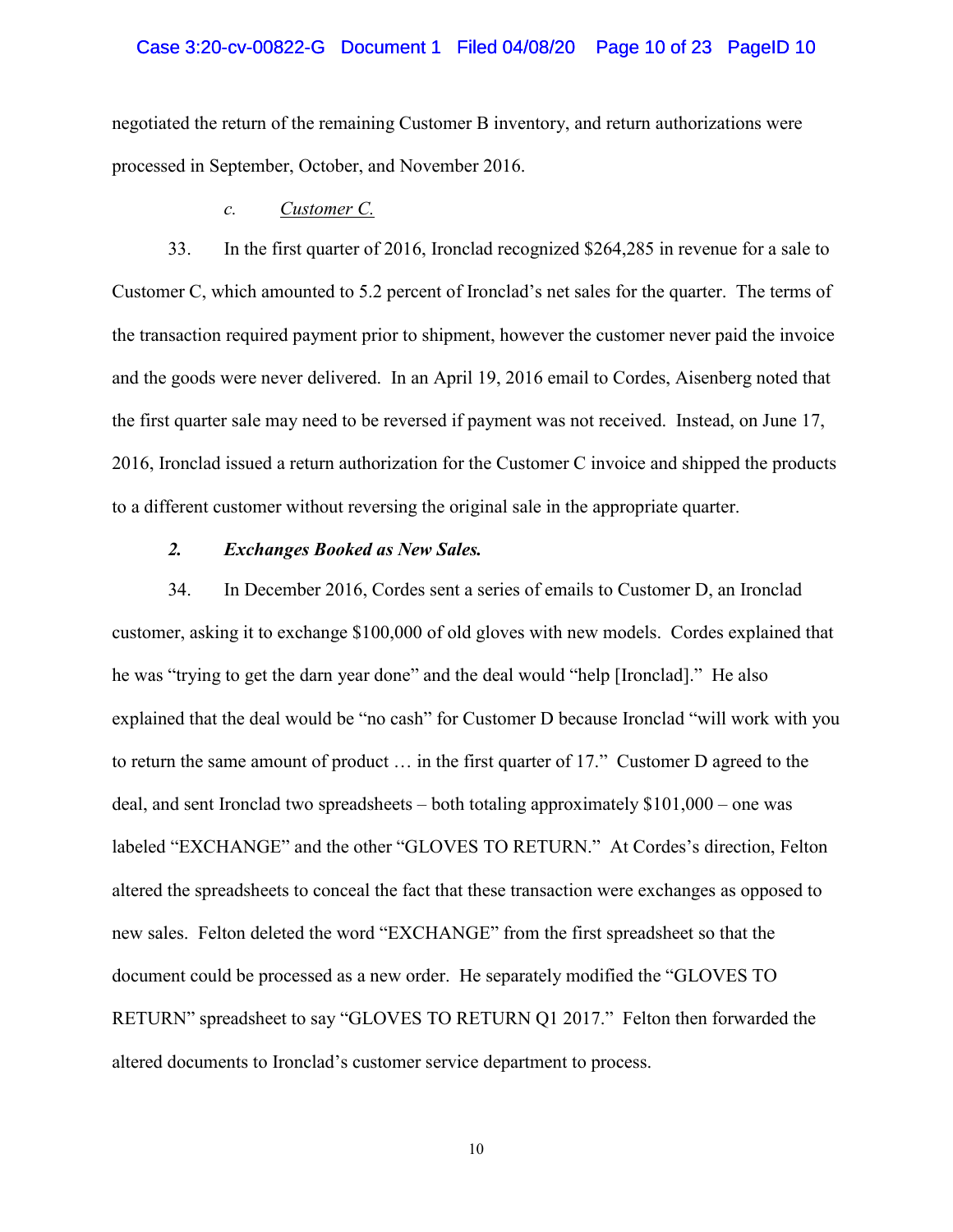### Case 3:20-cv-00822-G Document 1 Filed 04/08/20 Page 11 of 23 PageID 11

35. Cordes and Aisenberg also schemed to hide Customer D's returns from Ironclad's auditor. When Cordes learned that the returned gloves arrived in the warehouse in early February 2017, he requested that "they sit on it a bit." Aisenberg affirmed Cordes's request, noting: "I thought that this was not supposed to come back until after the audit." The return authorization was not finalized until May 26, 2017.

## *3. Cancelled Orders.*

36. Through Cordes and Aisenberg's actions and directives, Ironclad also recognized revenue for orders that customers had refused or cancelled. For example, in the second quarter of 2016, Ironclad recognized \$25,452 in revenue for a sale to Customer E despite the fact that a July 1, 2016 email to the customer service department noted: "[c]ustomer refused, he called and stated not to deliver." Ironclad knew that the sale had been cancelled well before it closed its books for the quarter, but it made no effort to reverse the sales. The goods were physically returned to Ironclad's warehouse on July 5, 2016, but the return authorization was delayed until the fourth quarter of 2016.

## *4. Products That Were Never Ordered.*

37. Finally, on the last day of each fiscal year during the Relevant Period, Ironclad also recognized revenue for sales that just did not exist.

38. On December 31, 2015, Cordes sent a series of emails to Customer F stating that Ironclad would buy back any gloves the customer could not sell, noting that "[y]ou have no risk in this matter" and "[o]ur year end desire to make numbers is your winning ticket." Customer F rejected the offer, writing "[i]f you want to come to Houston Monday we can hash it out and backdate a po. That is the best I can do." Despite the fact that Ironclad never received a purchase order from Customer F, and in spite of the explicit email from that customer, Ironclad shipped the goods and recognized revenue of \$170,867 for a sale to Customer F in the fourth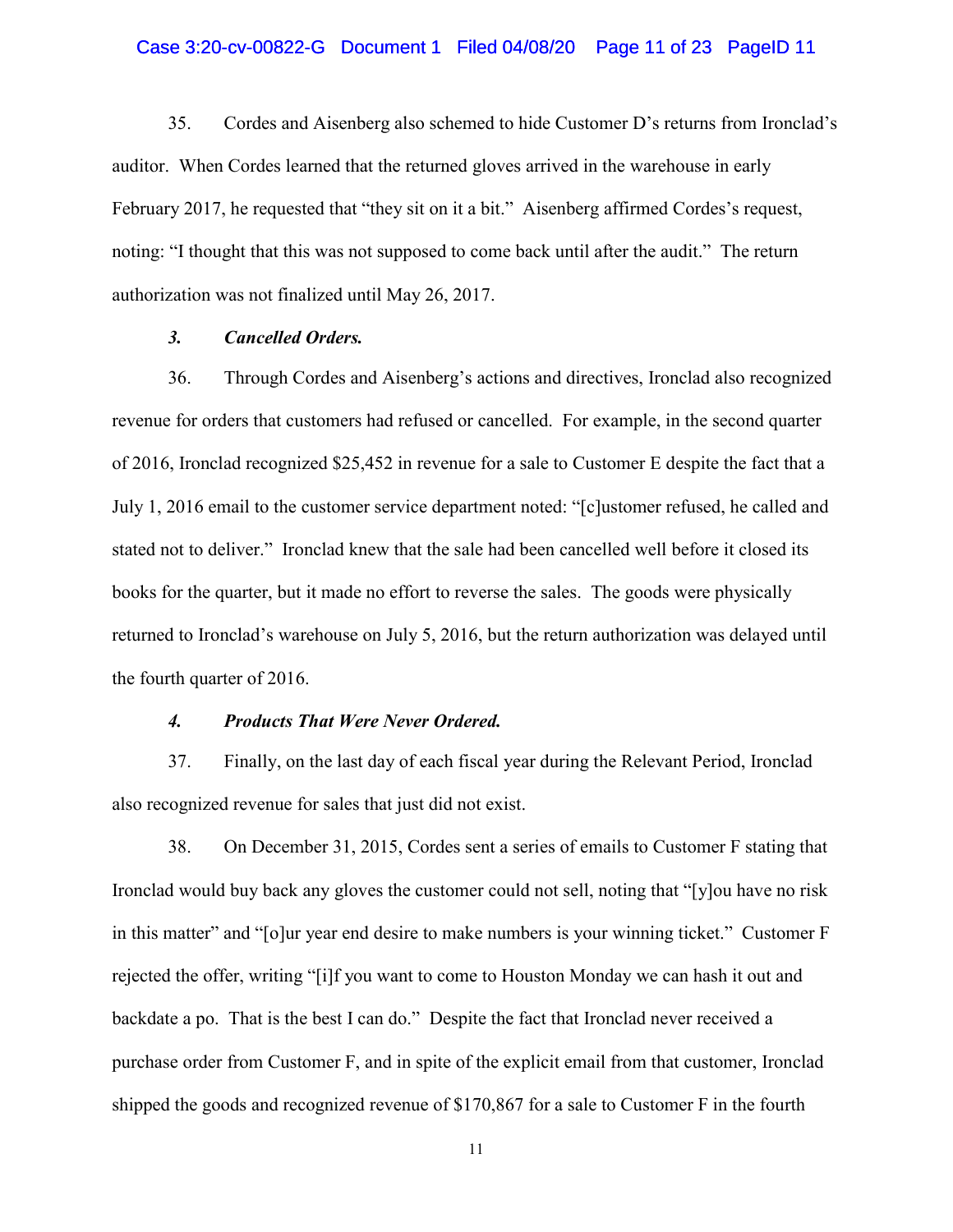### Case 3:20-cv-00822-G Document 1 Filed 04/08/20 Page 12 of 23 PageID 12

quarter of 2015. On January 5, 2016, a senior accountant wrote to Aisenberg to inform him that the order "wasn't supposed to ship, although it did ship." Ironclad re-routed the shipment so that the products never reached Customer F, but never reversed the sale. The senior accountant also informed Aisenberg that the "same situation" occurred with at least one other customer in December 2015.

39. In the fourth quarter of 2016, Ironclad partnered with Customer G to develop a new oil and gas glove line, and shipped the gloves from its overseas manufacturing plant to its third-party warehousing company in California where the products were held for Customer G. Despite the fact that Customer G did not submit a purchase order for, or take possession of, the gloves, Ironclad invoiced Customer G on December 31, 2016 for \$163,915, and the revenue was included in Ironclad's preliminary financial statement reported on Form 8-K on March 9, 2017. In early 2017, Cordes, Aisenberg, and Felton sent numerous emails both internally and to the customer describing the "critical" and "serious" need to obtain a purchase order from Customer G. On March 8, 2017, the day before Ironclad's Form 8-K filing, Customer G responded to Cordes noting that it expected to send over an initial purchase order the following week "for quantities not yet decided." When no purchase order was submitted by the end of March 2017, in an effort to "not blow up an audit that has been completed [and] reported publically," Cordes repeatedly asked Customer G to confirm that it would accept Ironclad's December 2016 invoice while at the same time offering to give Customer G a "[Return Goods Authorization] to take back all of the product now – the product will never leave our warehouse!" Ultimately, Cordes was unable to appropriately document the Customer G transaction and, at the direction of its auditor, Ironclad filed a Form 8-K/A on April 17, 2017 disclosing a decrease in previously reported revenue.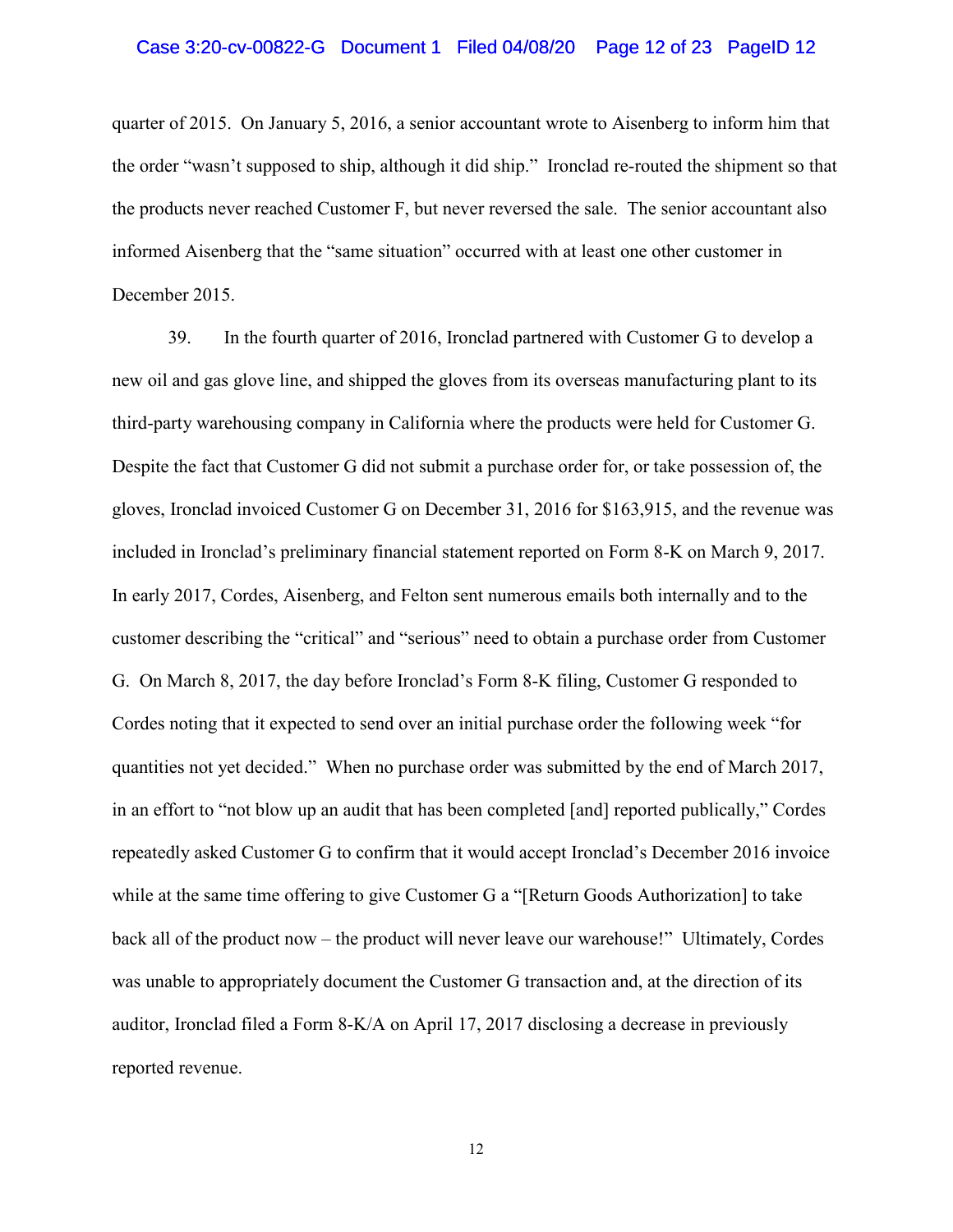# **D. IRONCLAD'S FINANCIAL STATEMENTS WERE MATERIALLY MISLEADING**

40. As a result of the scheme, practice, and course of business described above, each financial statement filed by Ironclad on Forms 10-K, 10-Q, and 8-K during the Relevant Period contained fraudulently inflated sales and revenue numbers that were materially misleading to investors and potential investors.

41. Cordes and Aisenberg reviewed and approved each financial statement during the Relevant Period. Each Form 8-K and 10-Q was signed by Aisenberg, and each Form 10-K was signed and certified by Cordes and Aisenberg.

# **FIRST CLAIM FOR RELIEF**

# **Violations of the Antifraud Provisions of the Exchange Act Section 10(b) and Rules 10b-5(a) and 10b-5(c) Against All Defendants**

42. Plaintiff re-alleges and incorporates paragraphs 1 through 41 of this Complaint by reference as if set forth verbatim in this Claim.

43. By engaging in the acts and conduct alleged herein, Defendants directly or indirectly, singly or in concert with others, in the purchase and sale of securities, by use of the means or instrumentalities of interstate commerce or by use of the mails, have (i) employed devices, schemes, and artifices to defraud, and (ii) engaged in acts, practices, and courses of business which operated as a fraud or deceit upon purchasers, prospective purchasers, and other persons.

44. Defendants engaged in the above-referenced conduct knowingly or with severe recklessness.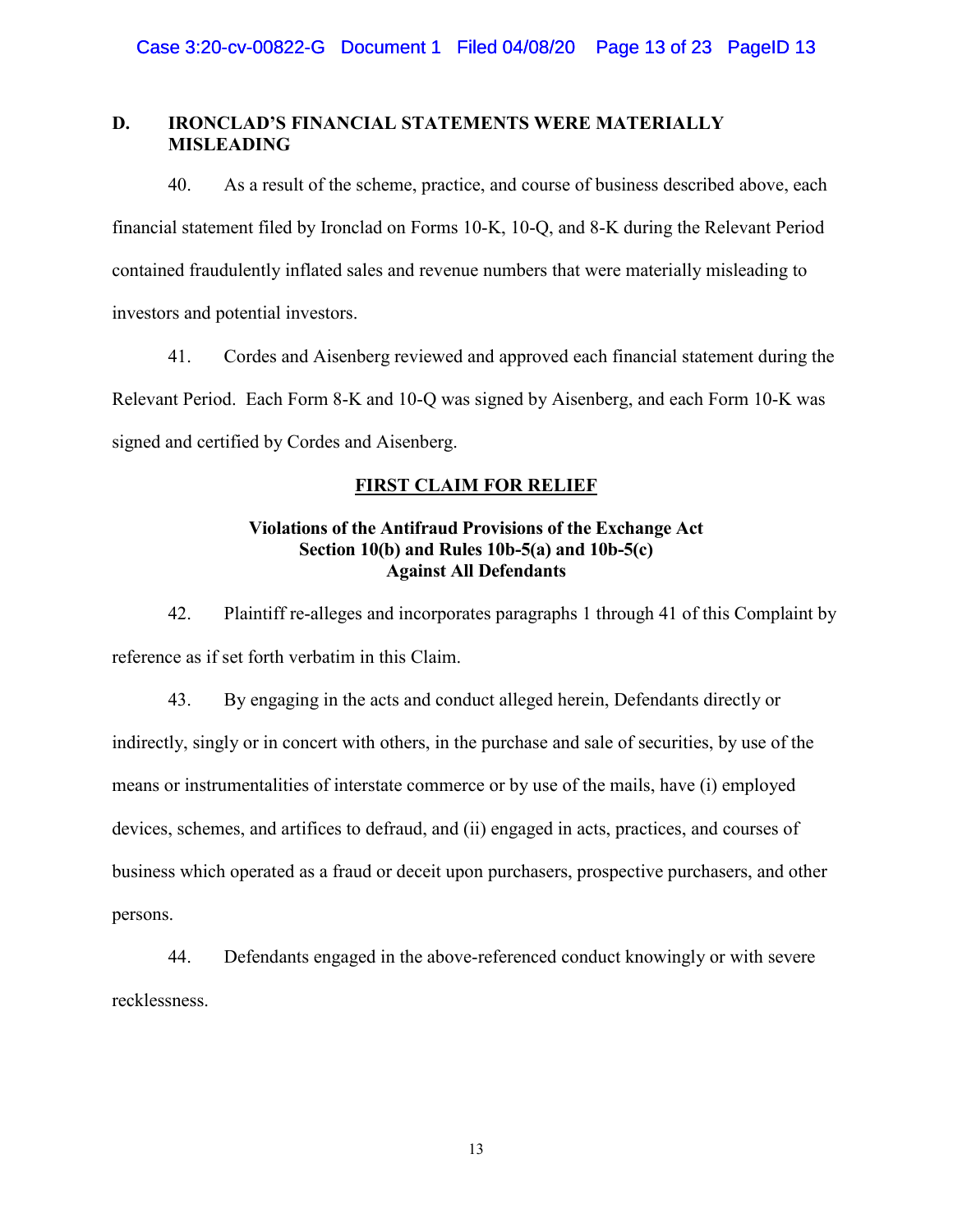Case 3:20-cv-00822-G Document 1 Filed 04/08/20 Page 14 of 23 PageID 14

45. By reason of the foregoing, Defendants have violated and, unless enjoined, will continue to violate Section 10(b) of the Exchange Act [15 U.S.C. § 78j(b)] and Rules 10b-5(a) and 10b-5(c) [17 C.F.R. §§ 240.10b-5(a) and 240.10b-5(c)] thereunder.

### **SECOND CLAIM FOR RELIEF**

## **Aiding and Abetting Violations of the Antifraud Provisions of the Exchange Act Section 10(b) and Rules 10b-5(a) and 10b-5(c) Against Felton**

46. Plaintiff re-alleges and incorporates paragraphs 1 through 41 of this Complaint by reference as if set forth verbatim in this Claim.

47. By engaging in the acts and conduct alleged herein, Felton aided and abetted Cordes's and Aisenberg's violations of Section 10(b) of the Exchange Act and Rules 10b-5(a) and 10b-5(c) thereunder by knowingly or recklessly providing substantial assistance to Cordes and Aisenberg who, directly or indirectly, singly or in concert with others, in the purchase and sale of securities, by use of the means or instrumentalities of interstate commerce or by use of the mails (i) employed devices, schemes, and artifices to defraud, and (ii) engaged in acts, practices, and courses of business which operated as a fraud or deceit upon purchasers, prospective purchasers, and other persons.

48. By reason of the foregoing, Felton, directly or indirectly, aided and abetted and, unless enjoined, will continue to aid and abet violations of Section 10(b) of the Exchange Act [15 U.S.C. § 78j(b)] and Rules 10b-5(a) and 10b-5(c) [17 C.F.R. §§ 240.10b-5(a) and 240.10b-5(c)] thereunder.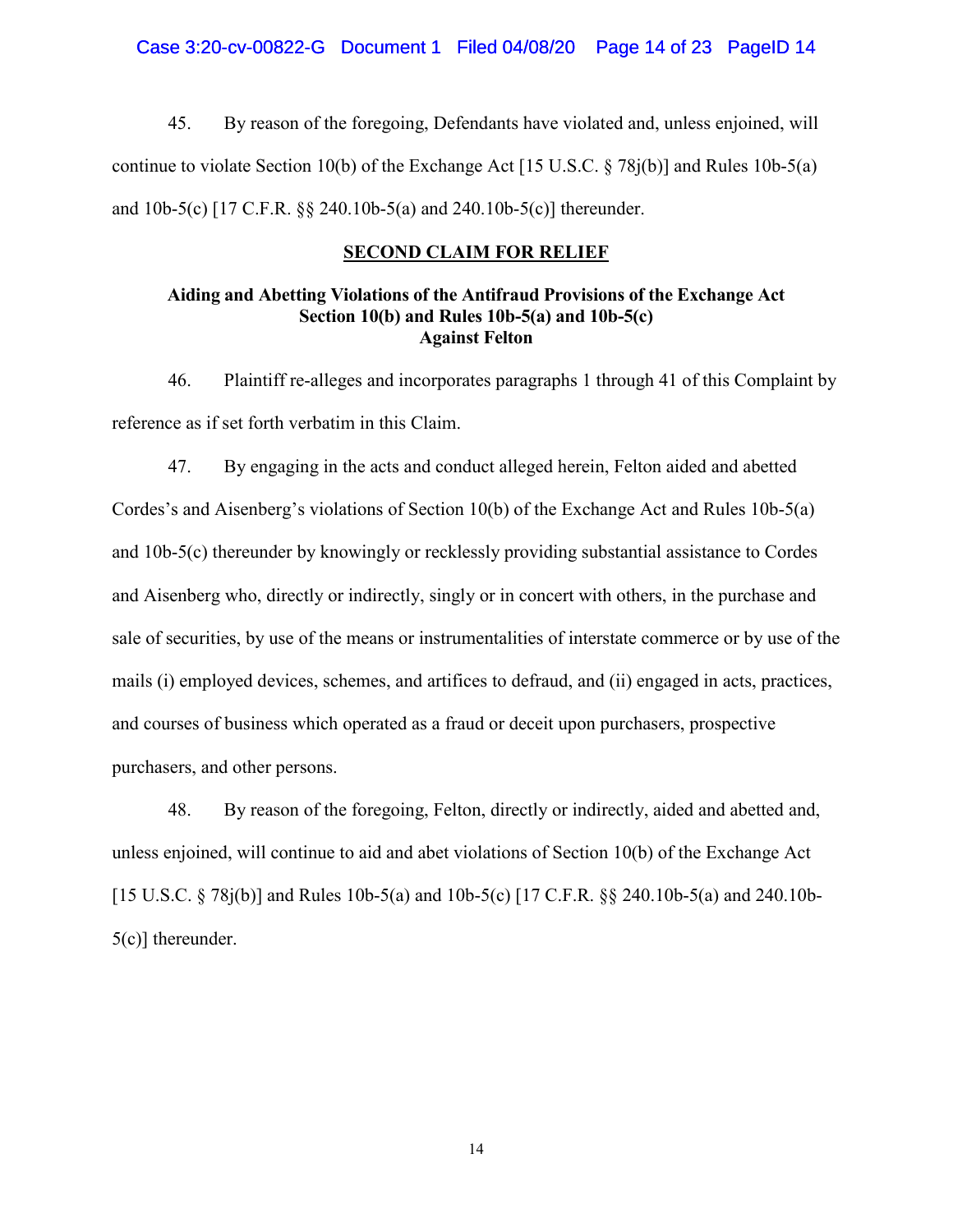### **THIRD CLAIM FOR RELIEF**

## **Violations of the Antifraud Provisions of the Securities Act Securities Act Sections 17(a)(1) and 17(a)(3) Against All Defendants**

49. Plaintiff re-alleges and incorporates paragraphs 1 through 41 of this Complaint by reference as if set forth verbatim in this Claim.

50. By engaging in the acts and conduct alleged herein, Defendants directly or indirectly, singly or in concert with others, in the offer and sale of securities, by use of the means or instruments of transportation or communication in interstate commerce or by the use of the mails, have (i) employed devices, schemes, or artifices to defraud, or (ii) engaged in transactions, practices, or courses of business which operated as a fraud or deceit upon purchasers.

51. With respect to violations of Securities Act Section 17(a)(1), Defendants engaged in the above-referenced conduct knowingly or with severe recklessness. With respect to violations of Securities Act Section  $17(a)(3)$ , Defendants were at least negligent in the abovereferenced conduct.

52. By reason of the foregoing, Defendants have violated and, unless enjoined, will continue to violate Sections 17(a)(1) and (3) of the Securities Act [15 U.S.C. § 77 $q(a)(1)$  and (3)].

# **FOURTH CLAIM FOR RELIEF**

# **Aiding and Abetting Violations of the Antifraud Provisions of the Securities Act Securities Act Sections 17(a)(1) and 17(a)(3) Against Felton**

53. Plaintiff re-alleges and incorporates paragraphs 1 through 41 of this Complaint by reference as if set forth verbatim in this Claim.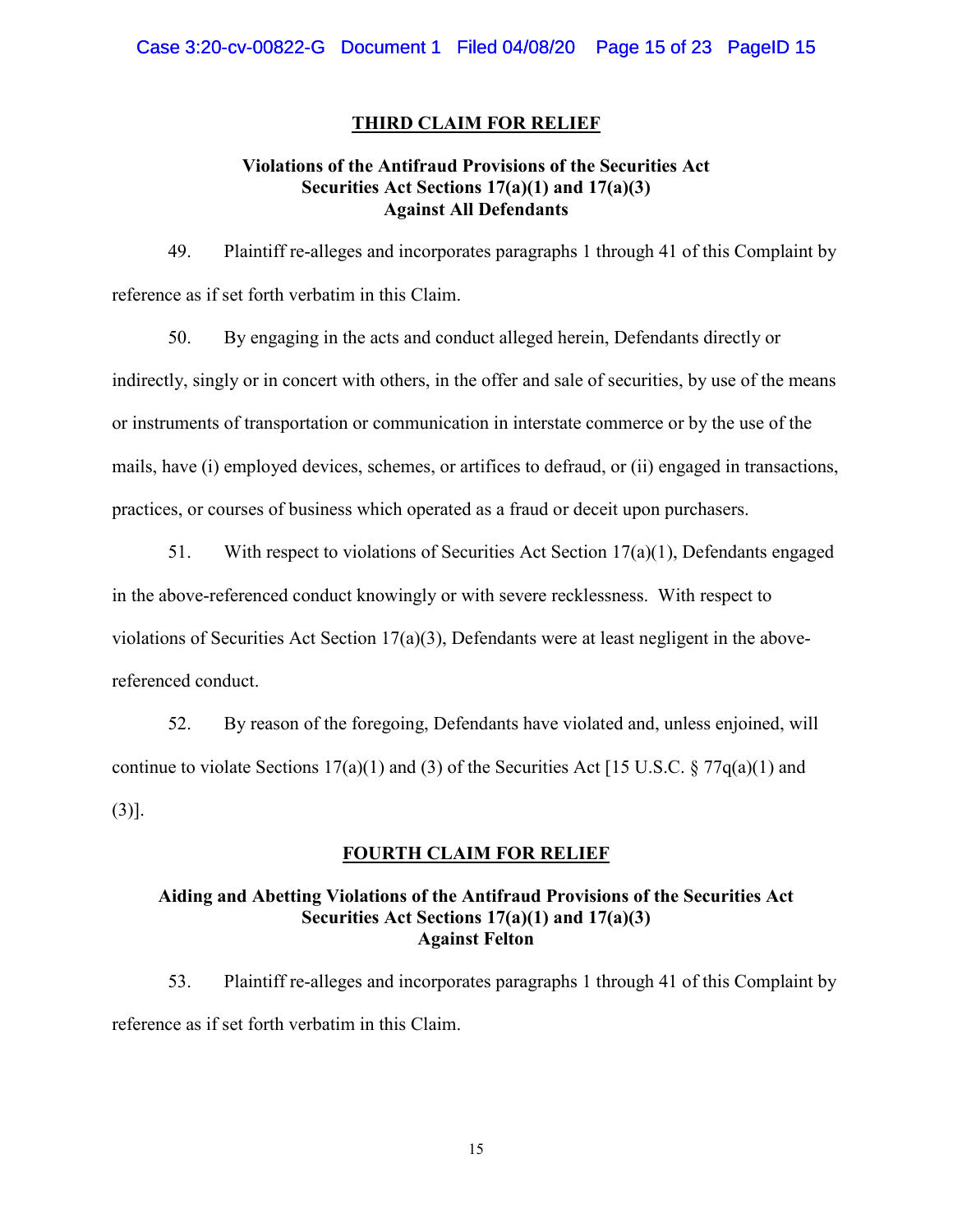## Case 3:20-cv-00822-G Document 1 Filed 04/08/20 Page 16 of 23 PageID 16

54. By engaging in the acts and conduct alleged herein, Felton aided and abetted Cordes's and Aisenberg's violations of Section1  $17(a)(1)$  and (3) of the Securities Act by knowingly or recklessly providing substantial assistance to Cordes and Aisenberg who, directly or indirectly, singly or in concert with others, in the offer and sale of securities, by use of the means or instruments of transportation or communication in interstate commerce or by the use of the mails (i) employed devices, schemes, or artifices to defraud or (ii) engaged in transactions, practices, or courses of business which operated as a fraud or deceit upon purchasers.

55. By reason of the foregoing, Felton, directly or indirectly, aided and abetted and, unless enjoined, will continue to aid and abet violations of Sections  $17(a)(1)$  and (3) of the Securities Act [15 U.S.C. § 77q(a)(1) and (3)].

### **FIFTH CLAIM FOR RELIEF**

## **Violations of the Antifraud Provisions of the Exchange Act Section 10(b) and Rule 10b-5(b) Against Cordes and Aisenberg**

56. Plaintiff re-alleges and incorporates paragraphs 1 through 41 of this Complaint by reference as if set forth verbatim in this Claim.

57. By engaging in the acts and conduct alleged herein, Defendants Cordes and Aisenberg, directly or indirectly, singly or in concert with others, in the purchase and sale of securities, by use of the means and instrumentalities of interstate commerce or by use of the mails, have made untrue statements of material facts, or omitted to state material facts necessary in order to make the statements made, in light of the circumstances under which they were made, not misleading.

58. Defendants made the untrue and misleading statements alleged herein knowingly or with severe recklessness.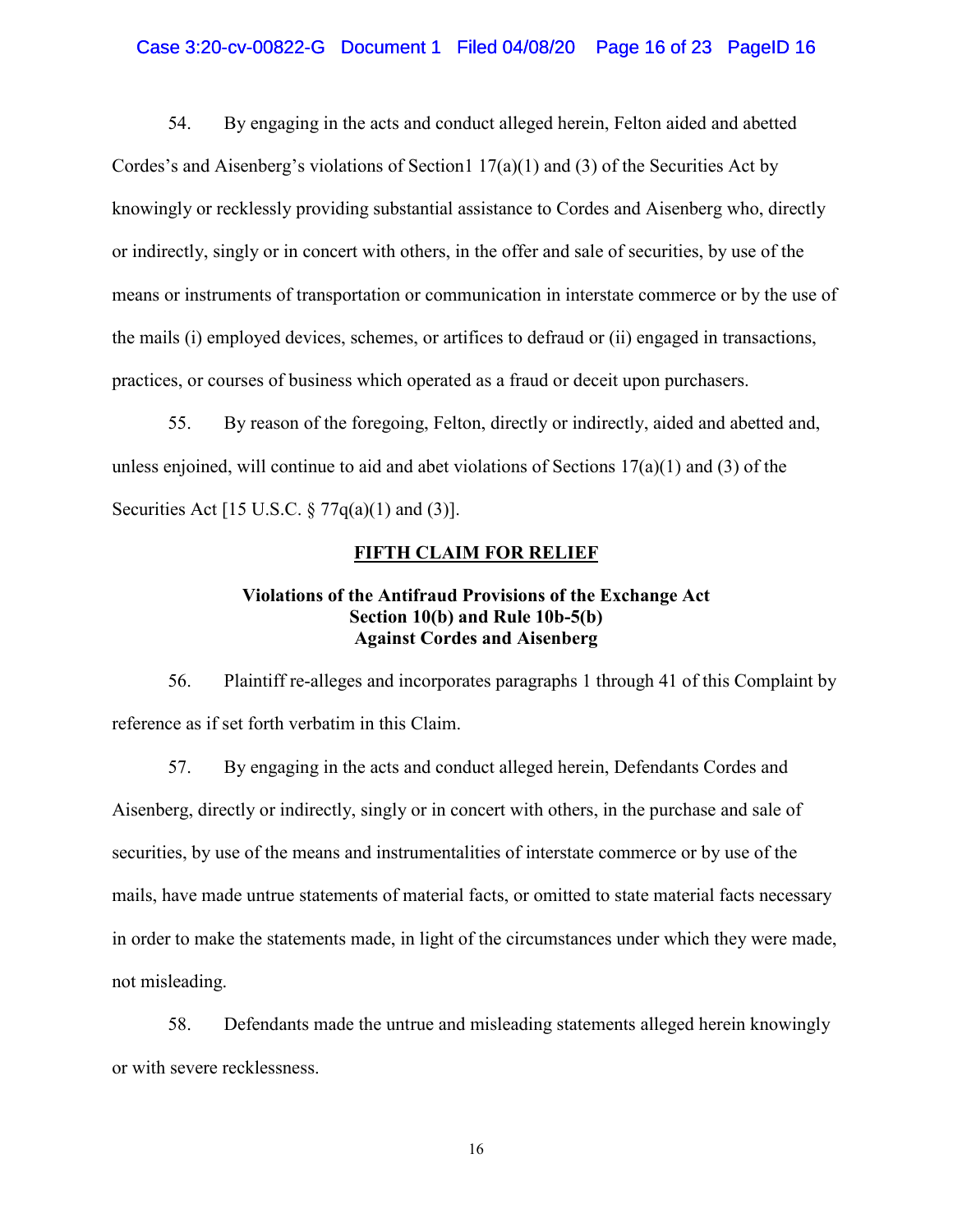59. By reason of the foregoing, Defendants Cordes and Aisenberg have violated and, unless enjoined, will continue to violate Section 10(b) of the Exchange Act [15 U.S.C. § 78j(b)] and Rule 10b-5(b) [17 C.F.R. §§ 240.10b-5(b)] thereunder.

## **SIXTH CLAIM FOR RELEIF**

# **Violations of the Reporting Provisions of the Exchange Act Aiding and Abetting Violations of Exchange Act Section 13(a) and Rules 12b-20, 13a-1, 13a-11, and 13a-13 Against All Defendants**

60. Plaintiff re-alleges and incorporates paragraphs 1 through 41 of this Complaint by reference as if set forth verbatim in this Claim.

61. Ironclad's common stock was registered pursuant to Section  $12(g)$  of the Exchange Act [15 U.S.C. § 78l(g)].

62. By engaging in the acts and conduct alleged herein, the Defendants directly or indirectly, singly or in concert with others, aided and abetted Ironclad's filing of annual, quarterly, and periodic reports required to be filed with the Commission pursuant to Section 13(a) of the Exchange Act and the rules and regulations promulgated thereunder that: (i) contained untrue statements of material fact; (ii) failed to include, in addition to the information required to be stated in such report, such further material information as may be necessary to make the required statements, in light of the circumstances under which they are made, not misleading; or (iii) failed to disclose any information required to be disclosed therein.

63. By reason of the foregoing, Defendants have aided and abetted and, unless enjoined, will continue to aid and abet the violations of Section 13(a) of the Exchange Act [15 U.S.C. § 78m(a)] and Rules 12b-20, 13a-1, 13a-11, and 13a-13 thereunder [17 C.F.R. §§ 240.12b-20, 240.13a-1, 240.13a-11, and 240.13a-13].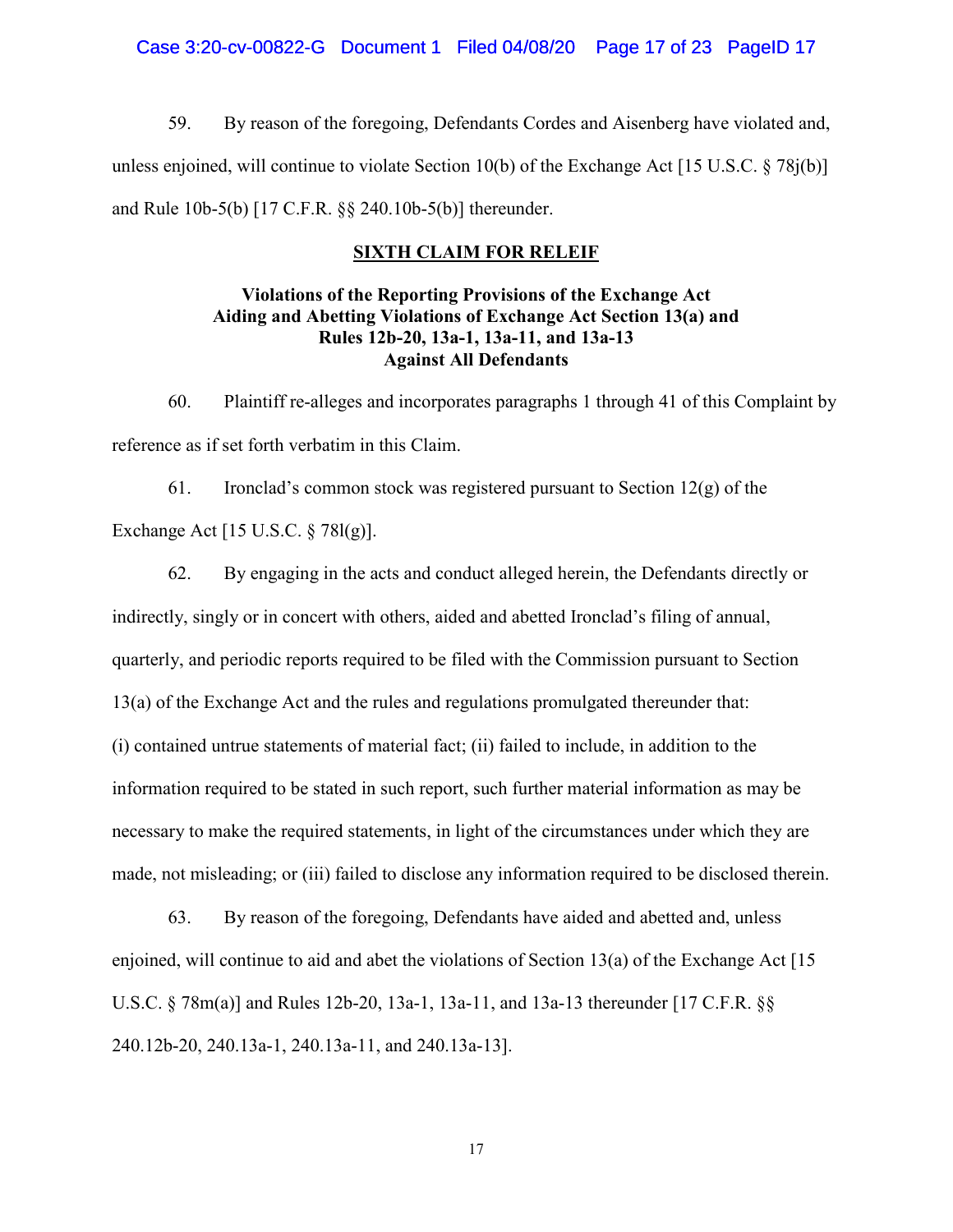### **SEVENTH CLAIM FOR RELIEF**

## **Violations of Certification Rules of the Exchange Act Violations of Exchange Act Rule 13a-14 Against Cordes and Aisenberg**

64. Plaintiff re-alleges and incorporates paragraphs 1 through 41 of this Complaint by reference as if set forth verbatim in this Claim.

65. By engaging in the acts and conduct alleged herein, Cordes and Aisenberg filed or caused to be filed annual and quarterly reports on Forms 10-K and 10-Q on behalf of Ironclad, which contained a certification required by Rule 13a-14 [17 C.F.R. § 240.13a-14] that included untrue statements of material fact, or failed to include, in addition to the information required to be stated in such certification, such further material information was necessary to make the required statements, in light of the circumstances under which they were made, not misleading, or failed to disclose any information required to be disclosed therein.

66. By reason of the foregoing, Defendants Cordes and Aisenberg have violated and, unless enjoined, will continue to violate Rule 13a-14 [17 C.F.R. § 240.13a-14] promulgated under the Exchange Act.

#### **EIGHTH CLAIM FOR RELIEF**

# **Violations of the Books and Records Provisions of the Exchange Act Aiding and Abetting Violations of Exchange Act Section 13(b)(2)(A) Against All Defendants**

67. Plaintiff re-alleges and incorporates paragraphs 1 through 41 of this Complaint by reference as if set forth verbatim in this Claim.

68. By engaging in the acts and conduct alleged herein, Defendants, directly or indirectly, singly or in concert with others aided and abetted Ironclad, an issuer whose securities were registered pursuant to Section 12 of the Exchange Act [15 U.S.C. § 78l], in failing to make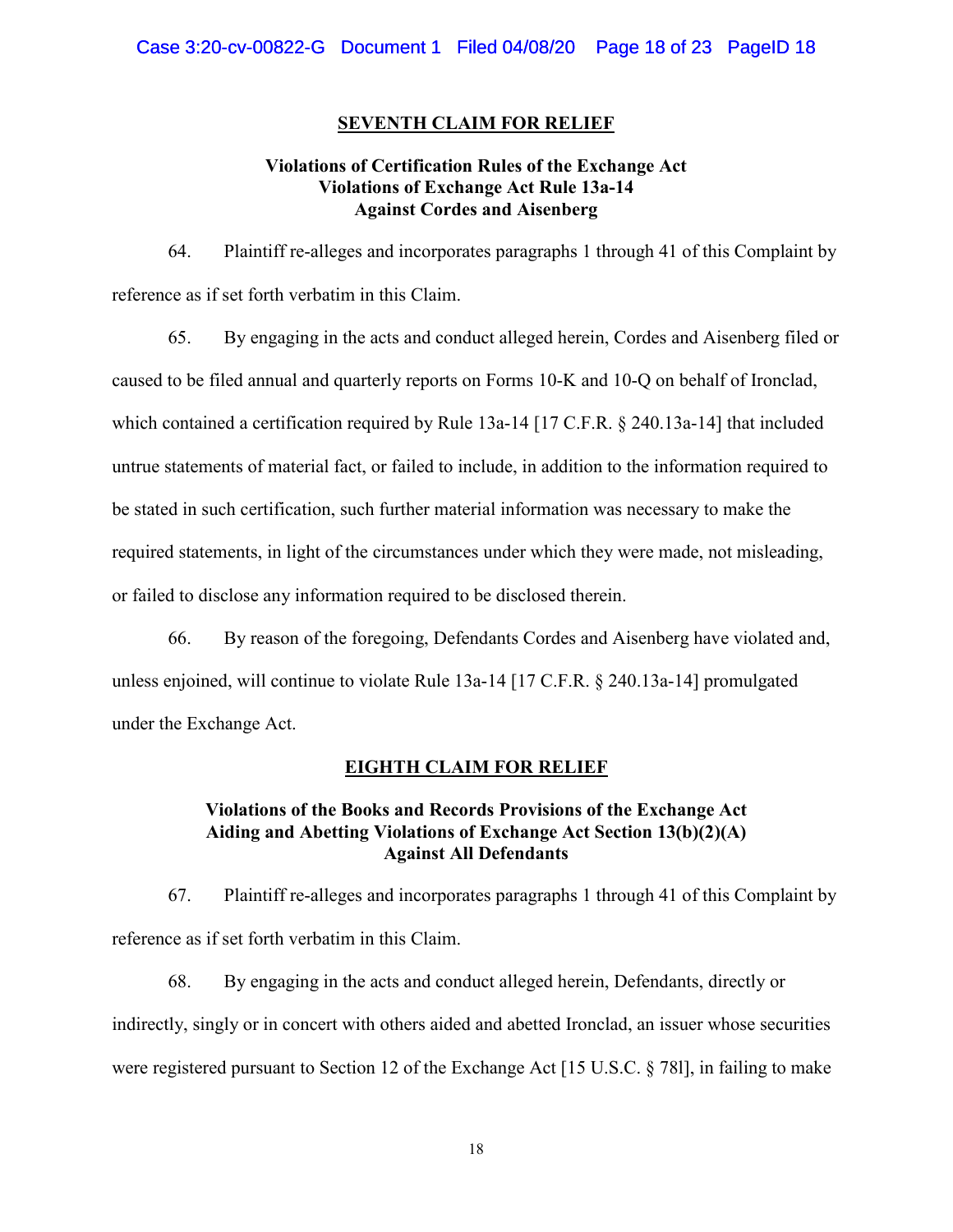#### Case 3:20-cv-00822-G Document 1 Filed 04/08/20 Page 19 of 23 PageID 19

and keep books, records, and accounts, which, in reasonable detail, accurately and fairly reflected the transactions and dispositions of the assets of the issuer.

69. By reason of the foregoing, Defendants have aided and abetted and, unless enjoined, will continue to aid and abet violations of Section  $13(b)(2)(A)$  of the Exchange Act [15] U.S.C. § 78m(b)(2)(A)].

### **NINTH CLAIM FOR RELIEF**

## **Misrepresentations and Misconduct in Connection with Preparation of Required Reports Violations of Exchange Act Rule 13b2-2 Against All Defendants**

70. Plaintiff re-alleges and incorporates paragraphs 1 through 41 of this Complaint by reference as if set forth verbatim in this Claim.

71. By engaging in the acts and conduct alleged herein, Defendants, officers of Ironclad, violated Exchange Act Rule  $13b2-2(a)$  [17 C.F.R. § 240.13b2-2(a)] by, directly or indirectly, making, or causing to be made, materially false or misleading statements, or omitting to state, or causing another person to omit to state, material facts necessary in order to make statements made, in light of the circumstances under which such statements were made, not misleading, to an accountant in connection with (i) an audit, review, or examination of the financial statements of Ironclad, or (ii) the preparation or filing or any document or report required to be filed with the Commission.

72. By engaging in the acts and conduct alleged herein, Defendants, officers of Ironclad, violated Exchange Act Rule 13b2-2(b) [17 C.F.R. § 240.13b2-2(b)] by, directly or indirectly, taking action, or directing another to take action, to coerce, manipulate, mislead, or fraudulently influence an independent public or certified public accountant engaged in the performance of an audit or review of Ironclad's financial statements that are required to be filed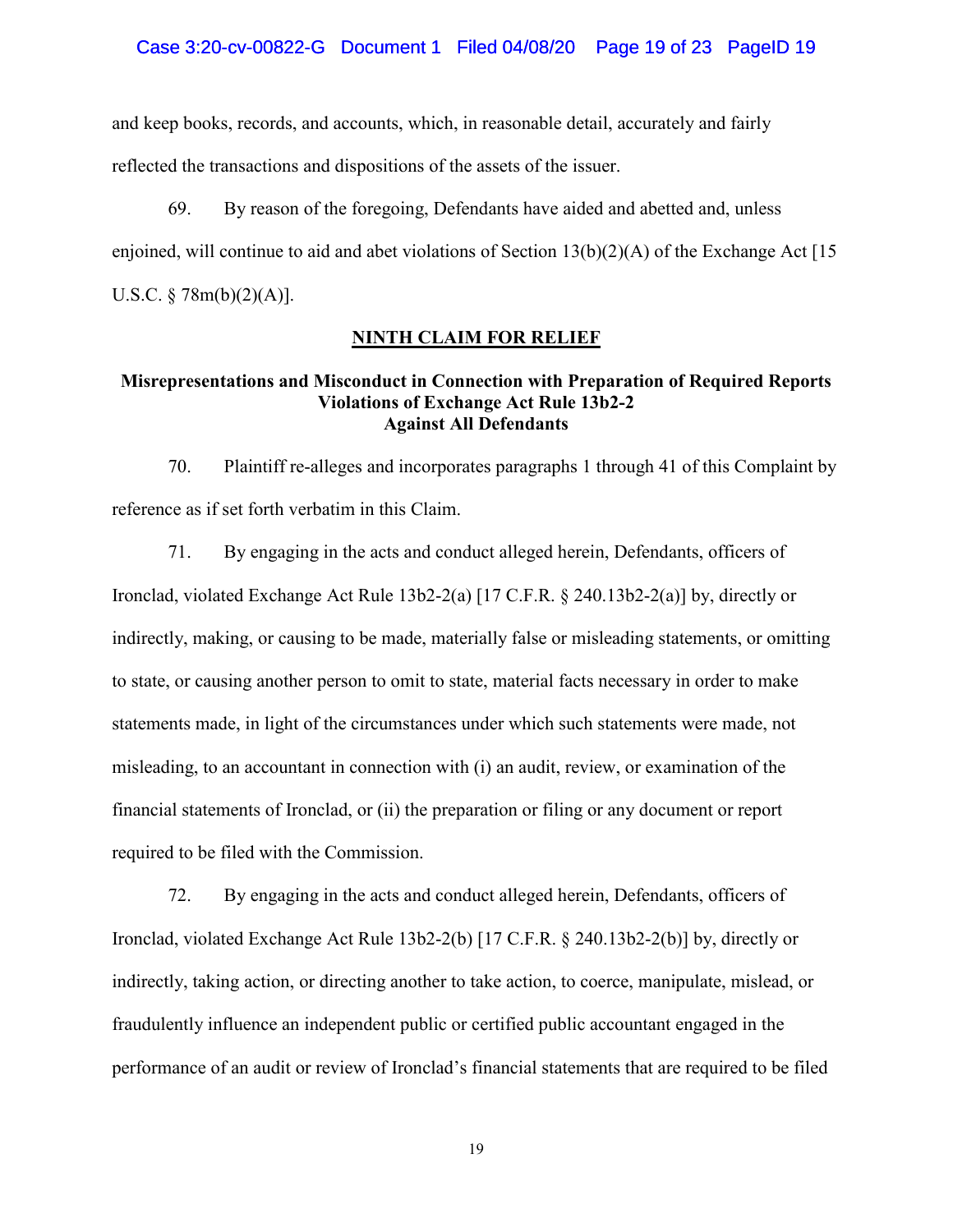with the Commission while they knew or should have known that such action(s), if successful, could result in rendering Ironclad's financial statements materially misleading.

73. By reason of the foregoing, Defendants have violated and, unless enjoined, will continue to violate Rule 13b2-2 [17 C.F.R. § 240.13b2-2] promulgated under the Exchange Act.

### **TENTH CLAIM FOR RELIEF**

# **Violations of the Internal Controls Provisions of the Exchange Act Aiding and Abetting Violations of Exchange Act Section 13(b)(2)(B) Against Cordes and Aisenberg**

74. Plaintiff re-alleges and incorporates paragraphs 1 through 41 of this Complaint by reference as if set forth verbatim in this Claim.

75. By engaging in the acts and conduct alleged herein, Cordes and Aisenberg, directly or indirectly, singly or in concert with others, aided and abetted Ironclad, an issuer whose securities were registered pursuant to Section 12 of the Exchange Act [15 U.S.C. § 781] in failing to devise and maintain a system of internal accounting controls sufficient to provide reasonable assurances that: (i) transactions were executed in accordance with management's general or specific authorization; (ii) transactions were recorded as necessary to permit preparation of financial statements in conformity with generally accepted accounting principles or any other criteria applicable to such statements, and to maintain accountability for assets; (iii) access to assets was permitted only in accordance with management's general or specific authorization; and (iv) the recorded accountability for assets was compared with the existing assets at reasonable intervals and appropriate action is taken with respect to any differences.

76. By reason of the foregoing, Cordes and Aisenberg have aided and abetted and, unless enjoined, will continue to aid and abet violations of Section 13(b)(2)(B) of the Exchange Act [15 U.S.C. § 78m(b)(2)(B)].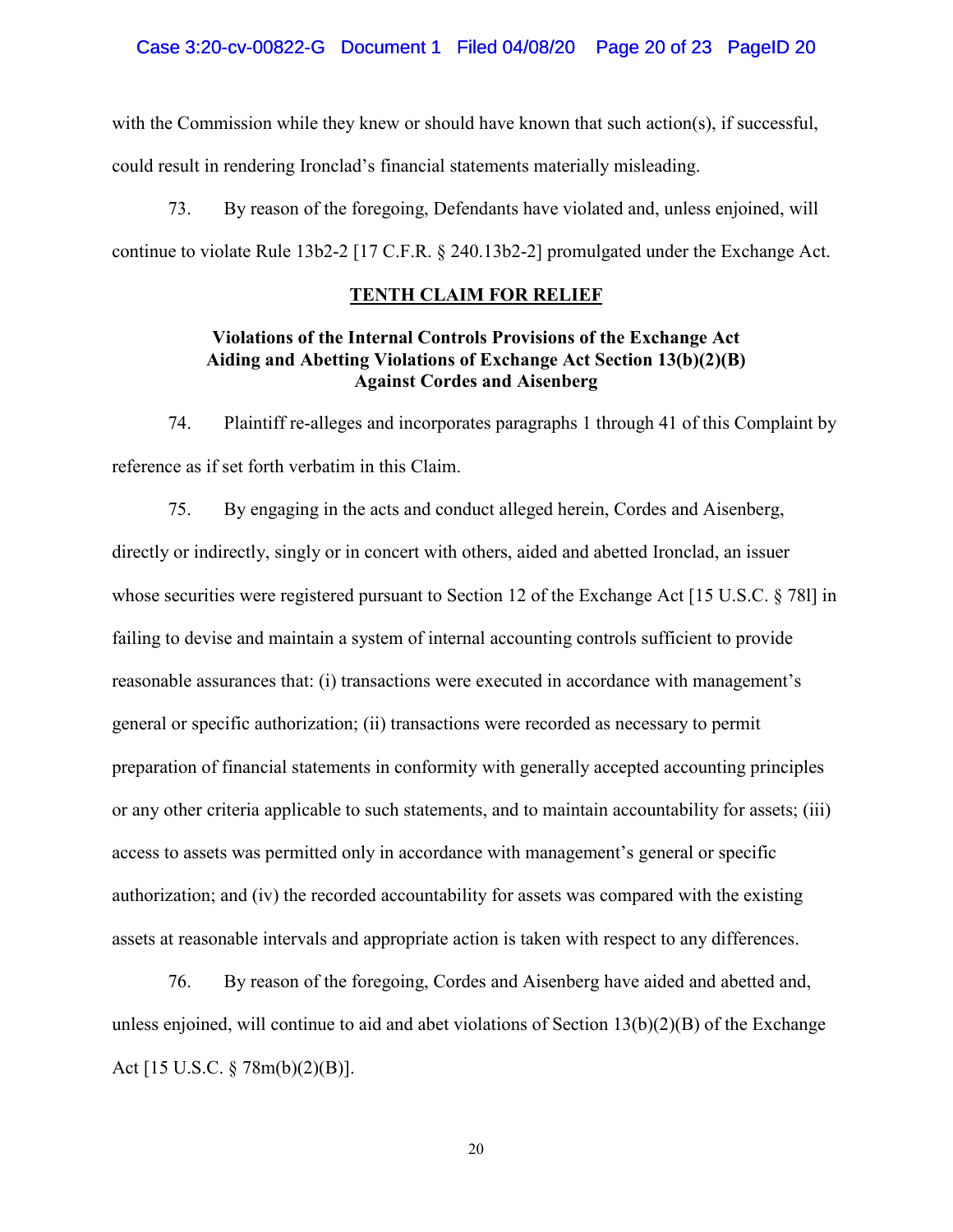### **ELEVENTH CLAIM FOR RELIEF**

## **Circumventing or Failing to Implement Internal Controls under Exchange Act Violations of Exchange Act Section 13(b)(5) and Rule 13b2-1 Against All Defendants**

77. Plaintiff re-alleges and incorporates paragraphs 1 through 41 of this Complaint by reference as if set forth verbatim in this Claim.

78. By engaging in the acts and conduct alleged herein, Defendants: (i) knowingly circumvented or knowingly failed to implement a system of internal accounting controls, or (ii) knowingly falsified, or caused to be falsified, Ironclad's books, records, and/or accounts.

79. By reason of the foregoing, Defendants have violated and, unless enjoined, will continue to violate Section 13(b)(5) of the Exchange Act [15 U.S.C. § 78m(b)(5)] and Rule 13b2-1 [17 C.F.R. § 240.13b2-1] thereunder.

### **PRAYER FOR RELIEF**

WHEREFORE, the Commission respectfully requests that the Court enter a judgment:

**I.** 

Permanently enjoining Cordes from future violations of Section 17(a) of the Securities Act and Sections 10(b) and 13(b)(5) [15 U.S.C. §§ 78j(b) and 78m(b)(5)] of the Exchange Act and Rules 10b-5, 13a-14, 13b2-1, and 13b2-2 [17 C.F.R. §§ 240.10b-5, 240.13a-14, 240.13b2-1, and 240.13b2-2] thereunder, and from aiding and abetting future violations of Sections 13(a), 13(b)(2)(A), and 13(b)(2)(B) of the Exchange Act [15 U.S.C. §§ 78m(a), 78m(b)(2)(A), and 78m(b)(2)(B)] and Rules 12b-20, 13a-1, 13a-11, and 13a-13 thereunder [17 C.F.R. §§ 240.12b-20, 240.13a-1, 240.13a-11, and 240.13a-13].

## **II.**

Permanently enjoining Aisenberg future violations of Section 17(a) of the Securities Act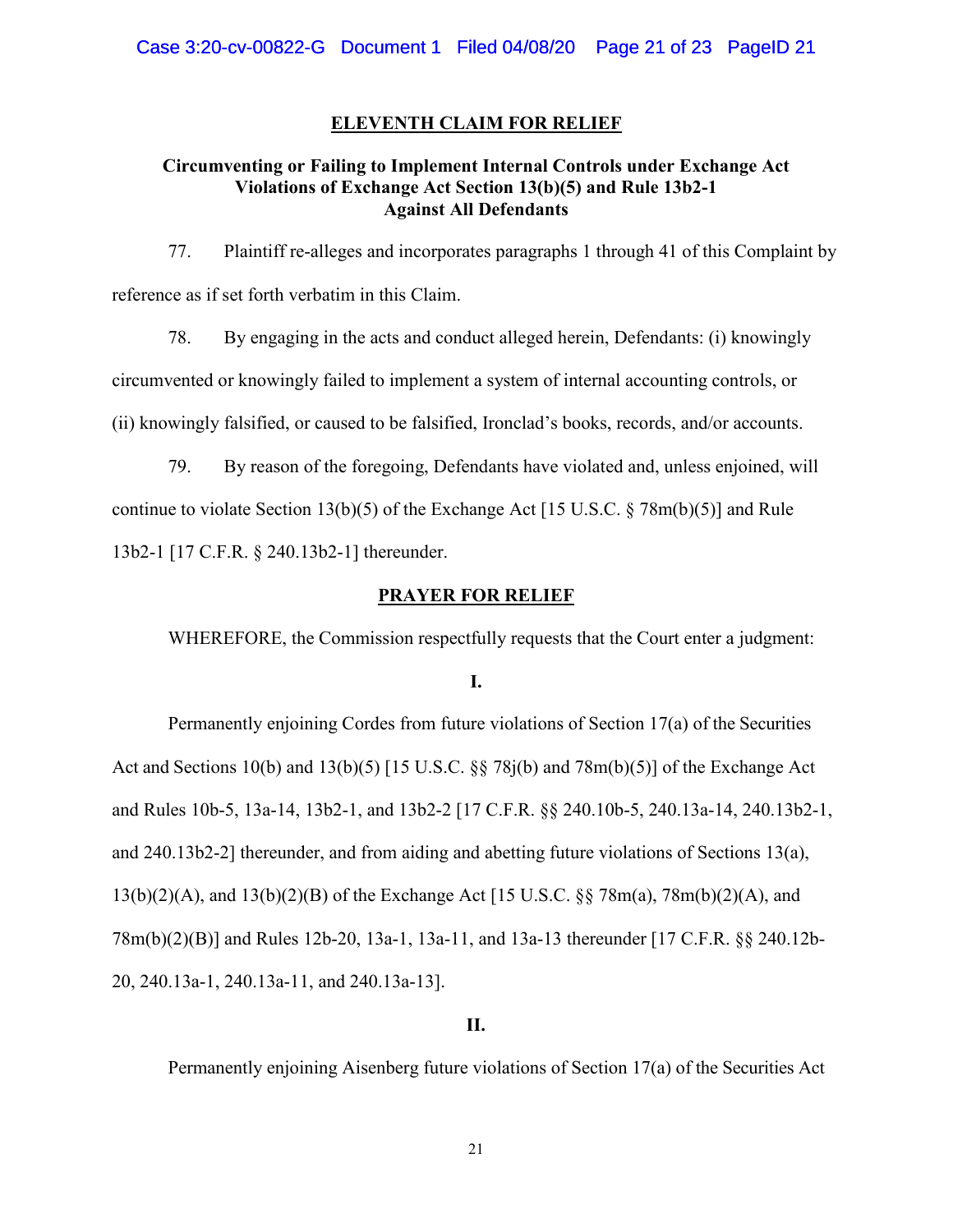and Sections 10(b) and 13(b)(5) [15 U.S.C. §§ 78j(b) and 78m(b)(5)] of the Exchange Act and Rules 10b-5, 13a-14, 13b2-1, and 13b2-2 [17 C.F.R. §§ 240.10b-5, 240.13a-14, 240.13b2-1, and  $240.13b2-2$ ] thereunder, and from aiding and abetting future violations of Sections 13(a), 13(b)(2)(A), and 13(b)(2)(B) of the Exchange Act [15 U.S.C. §§ 78m(a), 78m(b)(2)(A), and 78m(b)(2)(B)] and Rules 12b-20, 13a-1, 13a-11, and 13a-13 thereunder [17 C.F.R. §§ 240.12b-20, 240.13a-1, 240.13a-11, and 240.13a-13].

#### **III.**

Permanently enjoining Felton from future violations of Sections 17(a) of the Securities Act [15 U.S.C. §§ 77q(a)], and Sections 10(b) and 13(b)(5) [15 U.S.C. §§ 78j(b) and 78m(b)(5)] of the Exchange Act and Rules 10b-5, 13b2-1, and 13b2-2 [17 C.F.R. §§ 240.10b-5, 240.13b2-1, and 240.13b2-2] thereunder, and from aiding and abetting future violations of Sections 13(a) and 13(b)(2)(A) of the Exchange Act [15 U.S.C. §§ 78m(a), 78m(b)(2)(A), and 78m(b)(2)(B)] and Rules 12b-20, 13a-1, 13a-11, and 13a-13 thereunder [17 C.F.R. §§ 240.12b-20, 240.13a-1, 240.13a-11, and 240.13a-13].

### **IV.**

Imposing a civil penalty against Cordes, Aisenberg, and Felton pursuant to Section 20(d) of the Securities Act [15 U.S.C. § 77t(d)] and Section 21(d)(3) of the Exchange Act [15 U.S.C. § 78u(d)(3)] for violations of the federal securities laws as alleged herein;